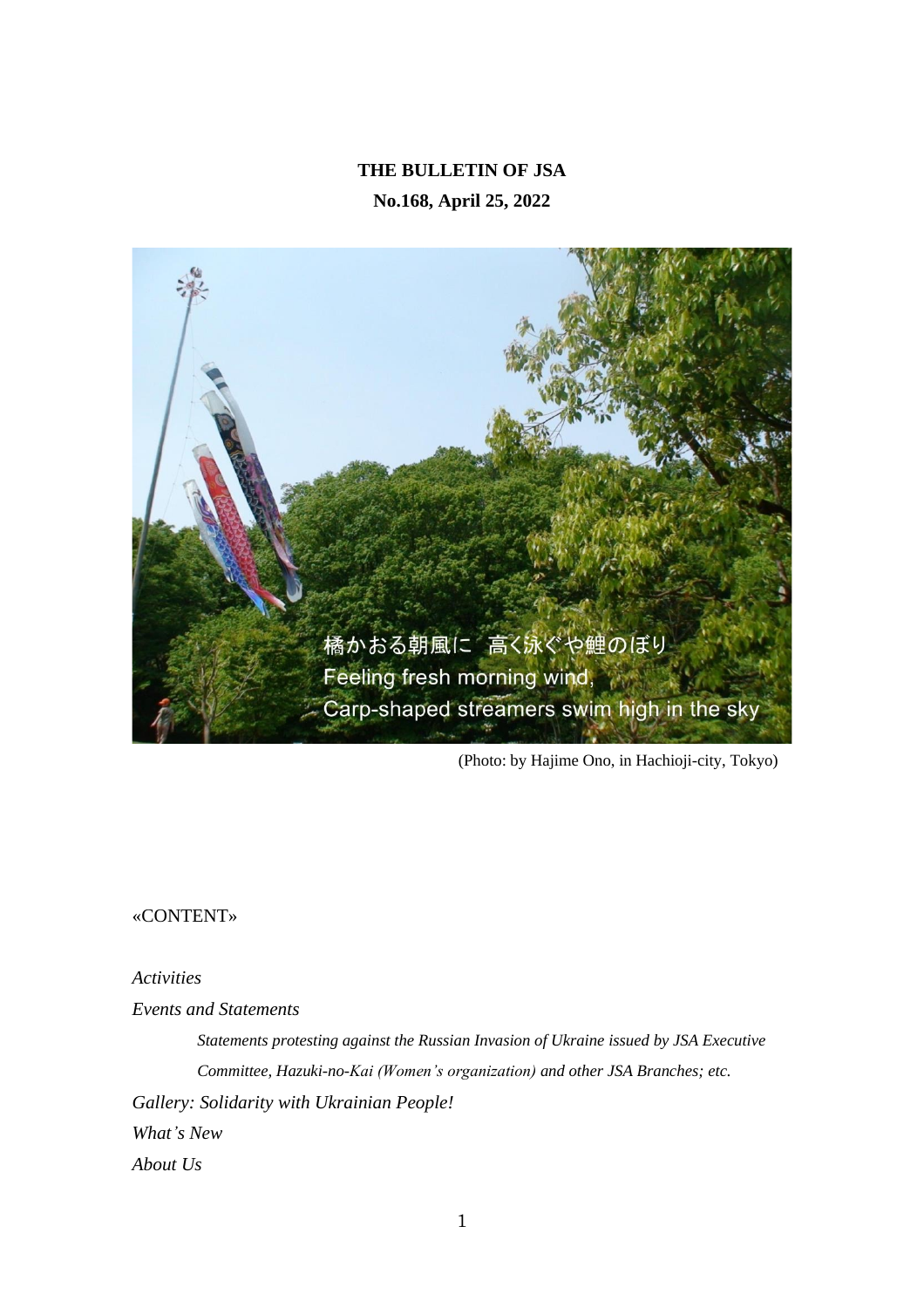#### **Activities (1) JJS Vol.57, No.2 February (2022), p.61 (125)**

#### *Report on the 21st Tokyo Science Symposium*

The JSA Tokyo branch held the 21st Tokyo Science symposium on November 27 (Sat) and 28 (Sun), 2021. It has been held every other year when the comprehensive scientific study conventions (CSSC) sponsored by JSA national committee are not held, and this year's symposium was the 21st. The Tokyo branch thought this symposium as its largest project of this year and prepared for it during whole this year.

The main topic was "Living in the Age of COVID-19 Crisis: Science, Human Rights, Civil Solidarity." After the opening ceremony, two special lectures and all of presentations in 16 sessions of subcommittees were made as scheduled.

In the first special lecture, INABA Tsuyoshi, the representative director of *Tsukuroi* Tokyo Fund, General Incorporated Association, spoke under the title of "A Report from the Actual Field of COVID-19 Poverty Aid." He told about the realities of increasing poverty in Japan under the corona crisis, including those who cannot stay overnight in internet cafes due to the emergency declaration and those who cannot pay even the telephone charge for consultation, and about the poverty support activities of INABA's *Tsukuroi* Tokyo Fund.

In the second special lecture, SHIDA Yoko (Musashino Art University) reported on "COVID-19 and the Article 53 of the Constitution about Extraordinary Diet Session Issues." Referring to some court precedents, she explained detailed that the democracy based on the Constitution of Japan is not a majority despotism without respect for minority opinions but a deliberative democracy, and that the government has however ignored the constitutional obligation although the Article 53 requires to convene an extraordinary parliamentary session if the House of Representatives or the House of Councilors decides with more than a quarter votes.

In 16 various sessions organized by respective themes related to COVID-19, a total of 62 persons made presentations. In each session, there were about 10 to 40 participants. Some of them extended the time to continue enthusiastic discussions.

This symposium was held online in consideration of the COVID-19 infection, using Zoom meeting without participation fee. All participants accessed from home etc. via the Internet. Each submitted paper of presenter was accessible as downloaded digital data for all registered participants. Booklets were printed for those who wished to receive them for a fee.

Compared to the real face-to-face meeting at the venue, there is a disadvantage that it is difficult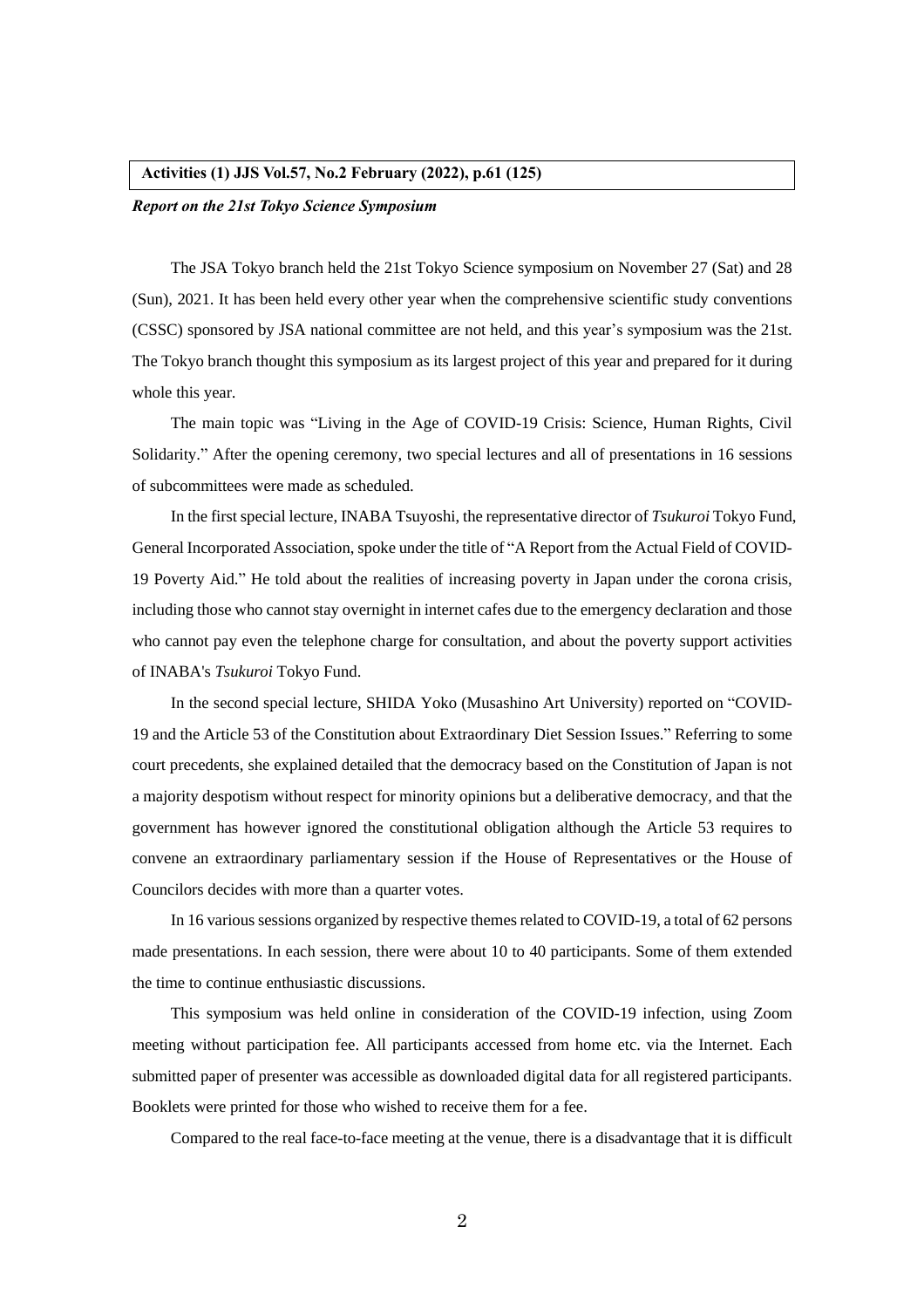for participants to interact with each other. But such a style makes it easier to participate from all over the country, as was the case of the 23th CSSC held online last year.

Because of the executive committee's call for the success of this public symposium with the participation of all branch members, a large number of non-members including the general citizens participated. The JSA Tokyo branch hopes to utilize new connections for the purpose of membership recruitment.

Additionally, the Tokyo branch collect contributions to hold this symposium. Nationwide members who would like to support it are requested to contact us to donate. We have enough copies of proceedings. If you wish, we will distribute them (2,500 yen per booklet including shipping charge). (SAKUMA Hidetoshi, Secretary General of this Symposium)

#### **Activities (2) JJS Vol.57, No.2 February (2022), p.62 (126)**

*Held a Study Session to Inquire about the Ideal State of Local National Universities on the Issue of Appointment Refusal of the Science Council of Japan*

In November 6, 2021, JSA Mie branch held a Study Session "Issue of Appointment Refusal of the Science Council of Japan (SCJ): the Problem about the Ideal State of Local National Universities," collaborated with "Article 9 Association Tsu." The lecturer was ONISHI Yasumitsu, Prof. faculty of Humanities, Literature of Mie University, Director and a Vice President.

At the study session, TAKAYAMA Susumu, the Secretary General of the JSA Mie branch, firstly raised the issue, which also served as a greeting. He said: "This study session with the 'Article 9 Association Tsu' was scheduled for January 2021 by MATSUMIYA Takaaki, Ritsumeikan University (one of the six candidates who were refused the appointment of the SCJ). The lecture was postponed due to the COVID-19 infectious disease. It is a continuous study session that was started to continue working on the issue of appointment refusal of SCJ, and this is the third time including online-held meetings. I hope you talk about the role that scientists play in solving problems from the standpoint of humanities and social sciences."

Firstly, ONISHI apologized for the misconduct in the Anesthesiology Department of Mie University Hospital and for the occurrence of 6 clusters due to COVID-19 infection during this period. He continued: "During this time, Mie University promoted the four Satellite Campus Projects; Hokusei, Iga, Ise-Shima, and Higashi-Kishu. We introduced four satellite projects. There, Mie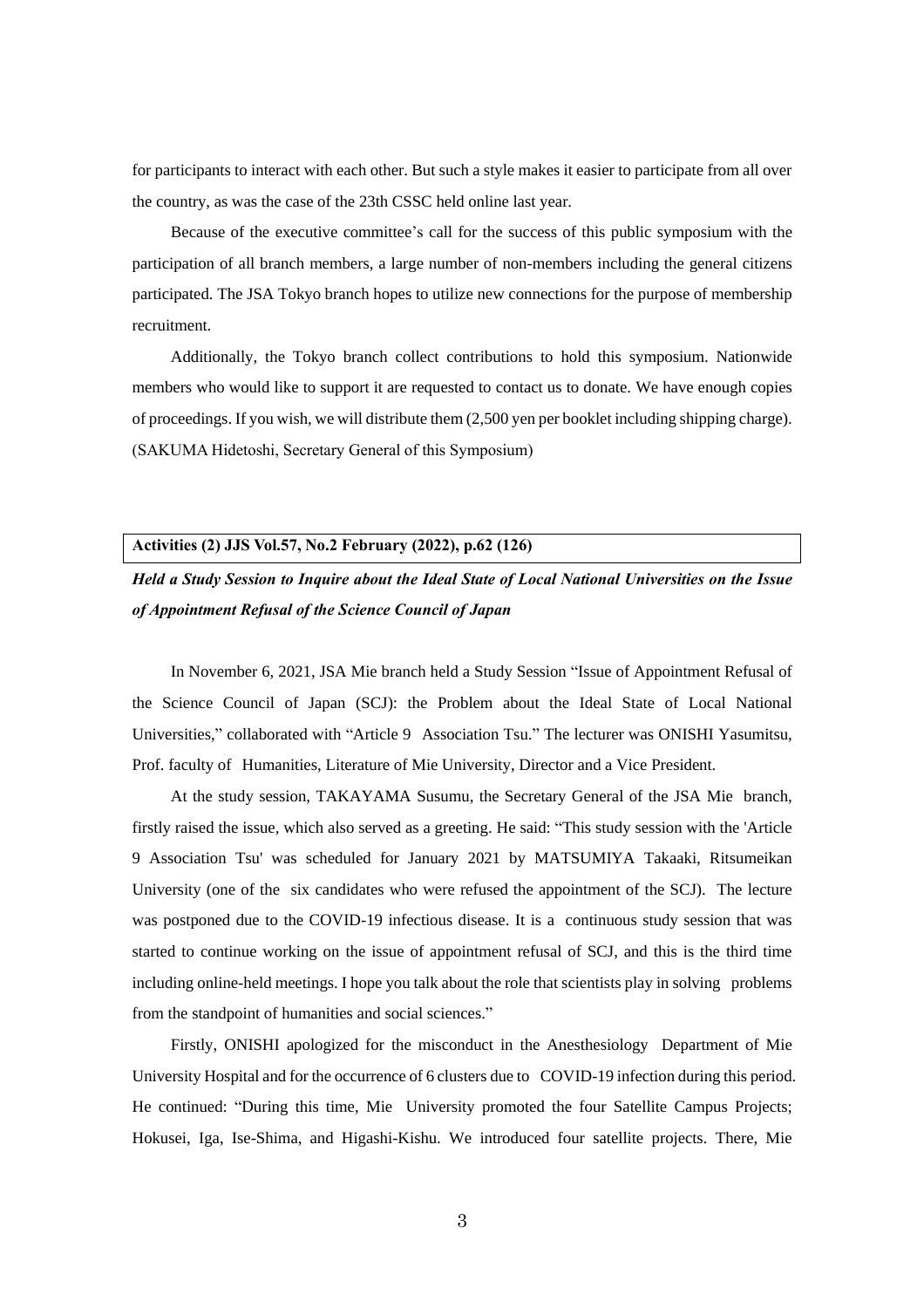University cooperated in the field of forestry at the Higashi-Kishu satellite, researched on fisheries and *ama* at the Ise-Shima satellite, researched on *ninja* at the Iga satellite, and carried out industryacademia collaboration at the Hokusei satellite."

And then, ONISHI continued: "A previous day, I asked Mie-Prefecture about the role of Mie University in Mie region. And at that time, I told the Prefecture officer that we are requested to make social impacts by the Ministry of Education, Culture, Sports, Science and Technology." He maintained: "I think it is another affluence to share new ideas with the citizens that I have not noticed until now." And "I asked the Prefecture officer what Mie Prefecture would become affluent in the next 50 years, by the industrial development, or not so, what to target the making of democratic and mutually respectable civil society, but they had no answer." He emphasized: "If there are no answer when we asked Prefecture or the members of the Diet, it is a problem that we should answer by ourselves." Furthermore, ONISHI emphasized: "It is the future era that citizens themselves will think about and decide how civil society will progress in the future, and I would like all people who participate here to think together."

Questions and answers ranged from scandals in the anesthesiology department of Mie University Hospital, COVID-19 countermeasures, and military research issues to literature that ONISHI specializes in. In particular, in response to the final question, "Does the civil society that Mie University relies on include the citizens who gathered here, 'Article 9 Association Tsu'?", ONISHI said: "Gathering opinions at such a gathering of citizens. Isn't it appropriate and important to do?"

There were 52 participants. Finally, the Secretariat of the 'Article 9 Association Tsu' made an announcement saying: "We have been decided to invite MATSUMIYA to hold a study session in the near future. In that case, I would like many people to participate."

The executive committee working on this study group had determined to further clarify the various problems and the essence of the issue of refusal to appoint the members of the SCJ to the civil life by highlighting the role of academics in the civil life. In addition, at the reflection meeting after this study session: "As one viewpoint to accept the problems of the SCJ, we rely on the academic position for local national universities, especially general universities such as Mie University including the fields of humanities and social sciences. However, it may be necessary to point out a comprehensive way of thinking that transcends individual specialties regarding various issues and directions that are occurring in this region."

(MAEDA Sadataka, Mie branch)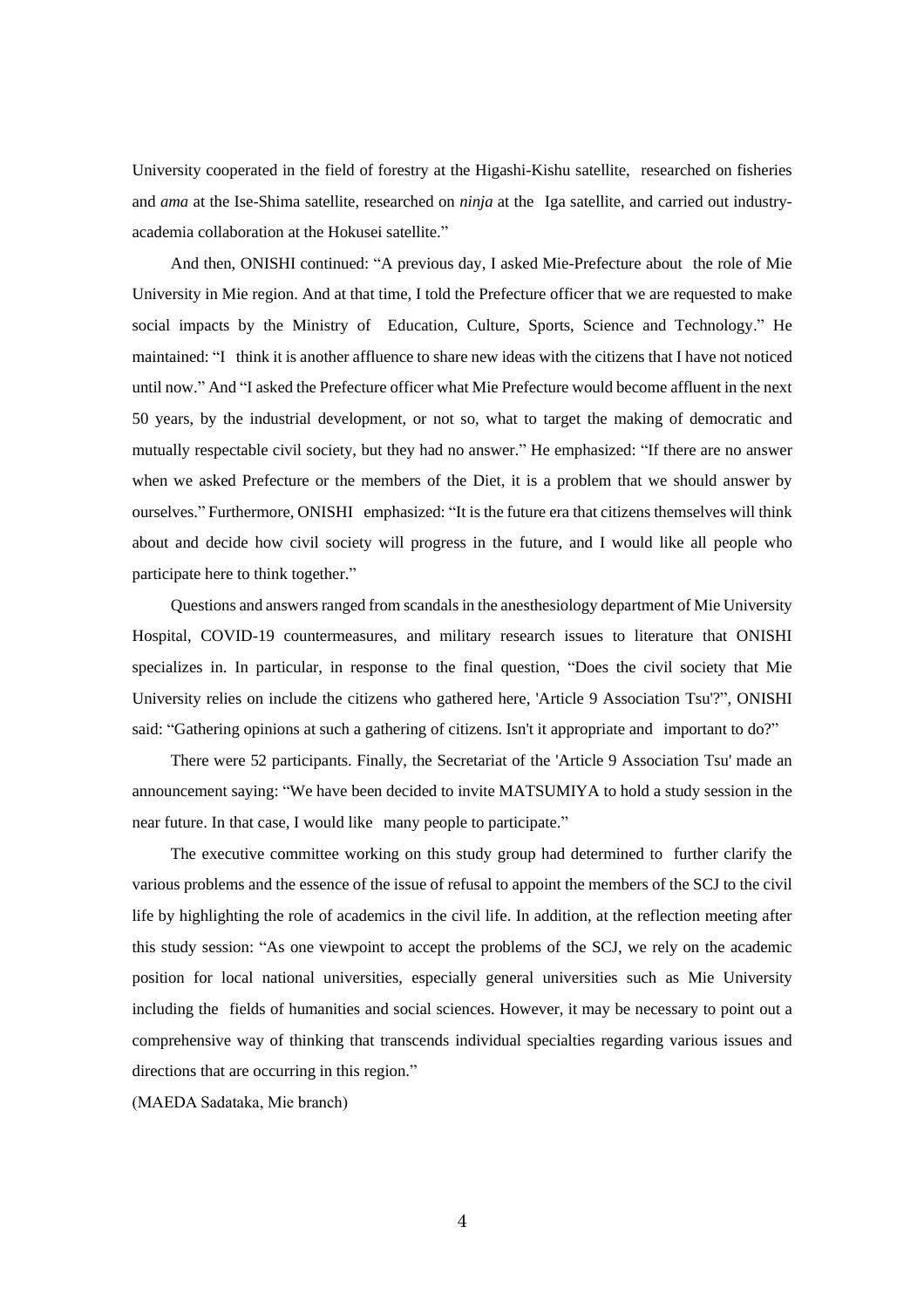#### **Activities (3) JJS Vol.57, No.2 February (2022), p.63 (127)**

#### *Report of the 1st Kyoto Branch Citizen's Lecture "Living well even if you withdraw into yourself"*

From 13:30 on November 7th (Sun), a lecture entitled the above by MORISHITA Hiroshi was held at the Consortium Kyoto Ryukoku University Satellite Campus. In order to have a learning session that the general public can participate in, we planned an extension course about once every two or three months, and this was the first time. It was a great success with 6 branch members, 14 general participants, 7 online participants, and 5 people who wanted to view the archive. Those who met are still in contact and share the necessary information.

MORISHITA first talked as follows. Even if you don't go to school, you can keep a relationship by going to school or not going to school by saying refusal to go to school or refusing to go to school during the compulsory education period. However, if the compulsory education period is up, it will be difficult for you to go out because there is no place to go and no one is waiting for you. It takes energy to find the place to go and leave the house.

Using his book "Living well even if you withdraw into yourself" (2021, Shinnihon Shuppansha), he explained the struggle of three young *hikikomori* (people going into seclusion), who have been playing an active role in group "Hikikomori, No!" in Sakai city, claiming that every *hikikomori* has been working hard until now, and so we should let them do what they want. People around *hikikomori* have a negative image of them, and easily figure that they must change their situation drastically. But it is rather important that they get better. A wording "live energetically" is not always true. You, *hikikomori*, need not "be energetic", or rather you may live in your true colors, and should not see the wording as a ruler of society.

I learned the following important thing: We should take good care of *hikikomori* people's part, not put them in the frame of having to go to work or return to school on the side of the supporters and parents, and *hikikomori* party itself send information. The next time, we are planning to use both online and face-to-face on February 5, 2022. Please come in.

(KONDO Mariko, Kyoto branch)

#### **Activities (4) JJS Vol.57, No.2 February (2022), p.63 (127)**

*Current status and issues of ICT in elementary and junior high schools: Utilization of one tablet terminal per person and "GIGA school concept"*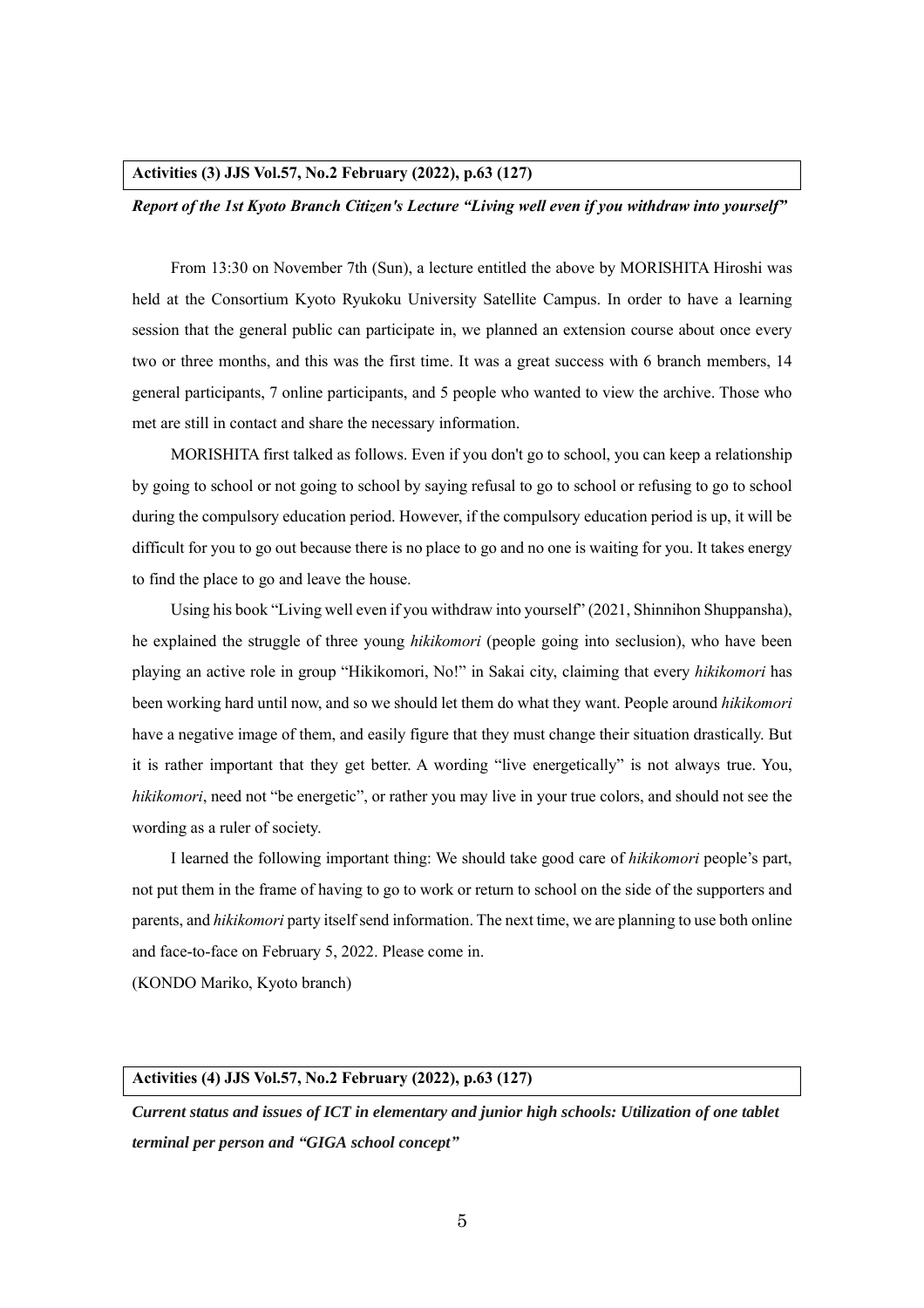The Kagoshima branch held a lecture by TSUJI Shinichiro (ICT Utilization Education Advisor of the Ministry of Education, Culture, Sports, Science and Technology, Education Department Director of Kagoshima City Board of Education) online on October 31st (Sunday), named "Science Plaza." 31 members, teachers, and citizens participated.

TSUJI explained the current situation and issues of ICT (Information Communication Technology) utilization currently being promoted in elementary and junior high schools, and introduced the "GIGA (Global and Innovation Gateway for All) school concept" being promoted by the government. I will omit the details of the contents, but what he emphasized in particular is that it is important not to digitize all of the school education, but to utilize the goodness of conventional analog and also utilize ICT.

For example, it was illustrated that individual learning and collaborative learning can be further enhanced by utilizing tablets and electronic blackboards in class. The need for information ethics education was also mentioned.

Participants gave critical opinions such as the importance of face-to-face learning between teachers and children. Nowadays, online classes at elementary, junior high and high schools and universities in the corona crisis were being talked about. Although it seems that elementary and junior high schools use ICT only for non-face-to-face classes, TSUJI pointed out that it is not the purpose of utilizing ICT.

Due to circumstances, this meeting was held online, but one of participants (citizen) said: "I, neither a teacher nor a parent, would feel like a stranger in a face-to-face meeting and hesitate to participate in. But I could come here because it was a zoom-meeting. I felt like *Urashima-Taro*<sup>1</sup> because there were full of things what I didn't know." It shows that an online meeting has an advantage of making it possible to encourage general citizens to participate.

(SONOYA Takashi, Secretary General of Kagoshima Branch)

<sup>1</sup> A Japanese fable. Fisher Urashima who rescued a turtle on the beach was invited to the *Ryugu*palace under the sea and enjoyed a life in paradise. After he returned to his native village, he found all things were totally changed. Sadly, he opened a *tamate*-box, a gift from the *Ryugu*-princess, and turned into an old man. During his stay under the sea, decades of years had passed in the real world. By the way, the *Journal of Japanese Scientists (JJS)* contains a page named "*tamate*-box of words," which explains some key-words. But you don't have to worry. It has no aging effect.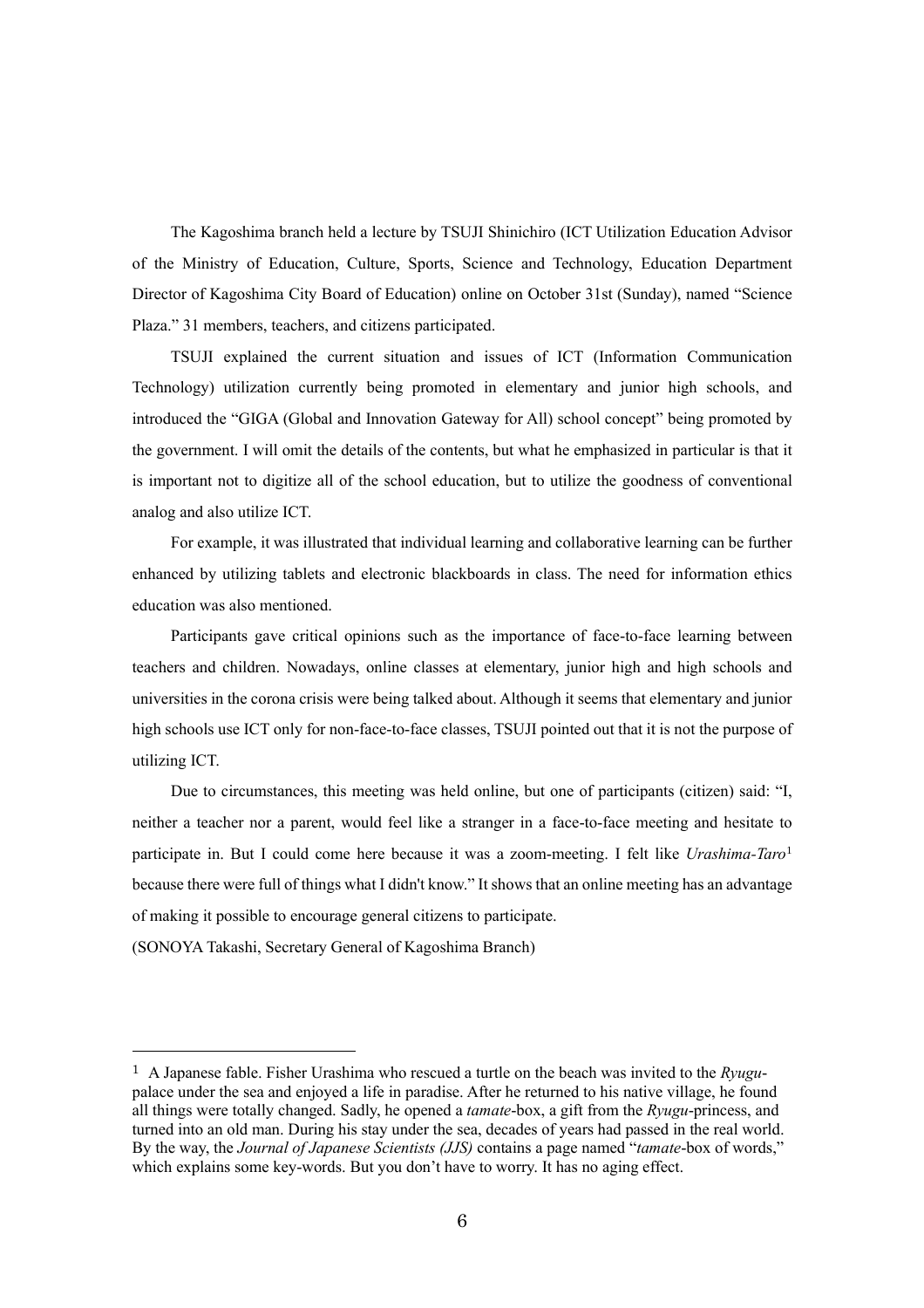#### **Activities (5) JJS Vol.57, No.3 March (2022), p.61 (189)**

#### *"36th Kyushu-Okinawa District Symposium in Oita: The Present and Future of Democracy"*

The JSA Kyushu-Okinawa district held the above mentioned symposium in zoom form on December 11, 2021. As our branch was in charge of holding, I would like to introduce its features briefly.

One of the reasons why the basic theme of the symposium was "the present and future of democracy" is that at Japanese universities in recent years, the president selection meeting has abolished or ignored the intention vote of university staff and selected the president. The authority of president has been concentrated. Now research and education is charged with danger by the president's autocratic management, including violations of internal rules (See "Privatized National and Public Universities," Iwanami Booklet). In addition, the bigger problem is political and social situation in Japan where the constitution and laws are not obeyed, such as appointment refusal of members of Science Council of Japan (SCJ), Moritomo/Kake scandals, the postpone retirement for the superintendent public prosecutor of the Tokyo High Public Prosecutors Office, war laws, conspiracy crime, secret protection law etc. Based on this problem consciousness, we expected reports from various disciplines and activity fields.

The keynote report was "Transformation of Education and Research by Reforming University Governance" by ABE Makoto (Oita Branch). This report was a so detailed and systematic report to progress the understanding of the problem situation. The conclusion of the report called deep attention to the government's move to establish a "highest decision-making body consisting of outsiders" on top of the university. The Japan Association of Private Universities and Colleges and the Association of Private Junior Colleges in Japan released a declaration against the government's recommendation in early December, but national universities are moving late.

Nine individual reports were made, also by non-members (A list is posted at the end of this article). From the perspective of democracy, valuable reports were made on local communities, climate change, renewable energy, nuclear power, nuclear weapons, military bases, nonviolent direct action, student awareness of the constitution, and political parties in modern Japanese.

Although the publicity about the symposium was delayed, more than 40 people from all over the country, including students and activists, were able to participate. The symposium could be held without major mistakes in the form of zooming. I would like to thank the Oita Trial Meeting to Stop the Ikata Nuclear Power Plant (NPP), the Oita Peace Committee, the national secretariat of JSA, the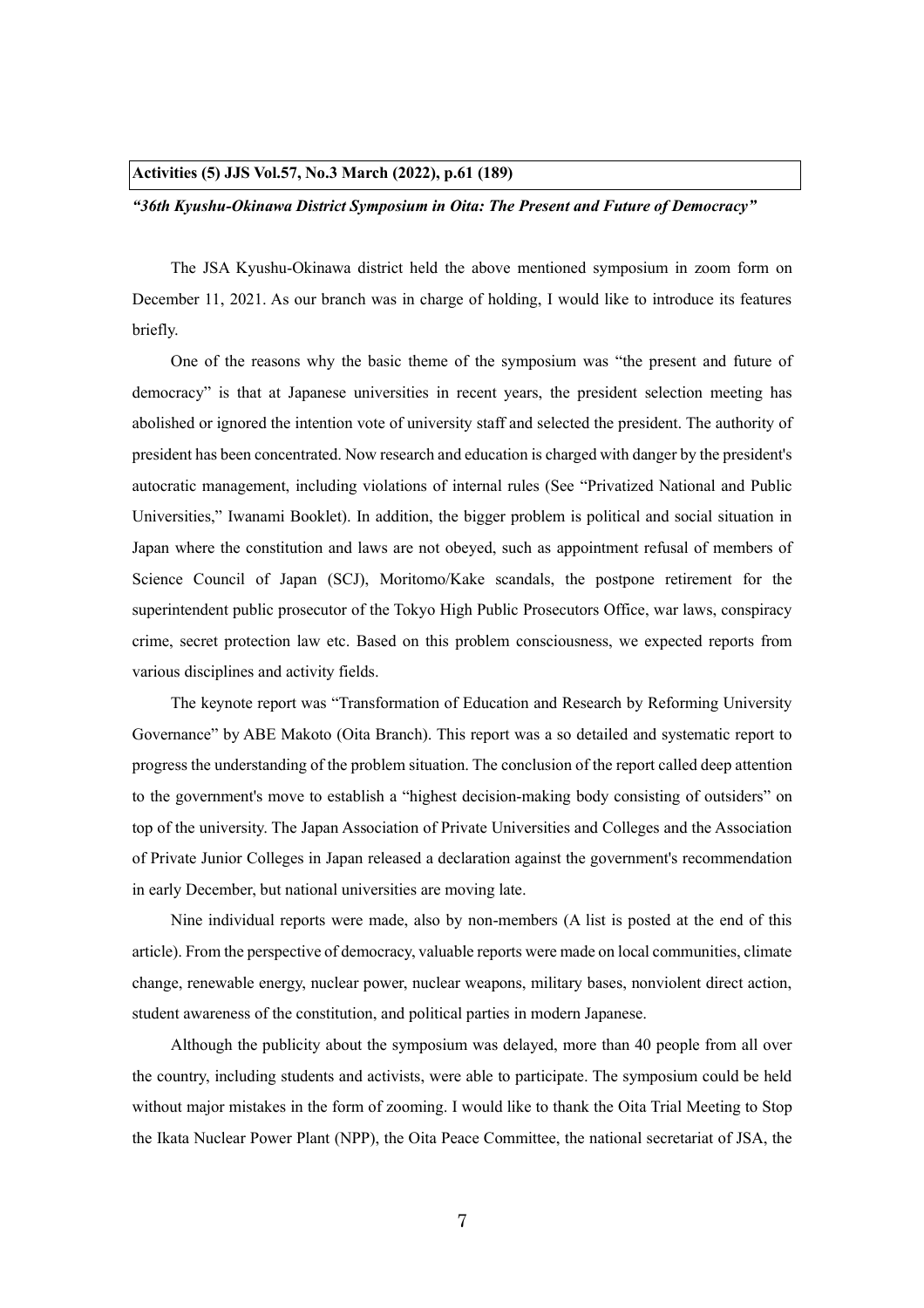Kyushu-Okinawa District Branches and other cooperators for this.

[List of reports]<sup>2</sup> ● ABE Makoto (Oita) "Transformation of education and research by reforming university governance" ● TAJIMA Yasuhiro (Kagoshima) "From disaster prevention to community: thinking about democratic communities" ● ITO Hisanori (Fukuoka) "Climate change and democracy" ● KINEBUCHI Hiroki (Miyazaki) "Thinking about society after breaking with nuclear power generation: "renewable energy" and discussions of in the 1970s" ● MORIYAMA Kentaro (Oita trial meeting to stop Ikata NPP) "Five years injunction against the Ikata NPP" ● TOMIZUKA Akira (Nagasaki) "Current stage of US nuclear weapons modernization plan" ● HIDAKA Yukio (Oita Peace Committee) "Strengthening bases in Kyushu and the Hibikidai Exercise Area" ● TOYOSHIMA Koichi (Fukuoka) "Democracy and non-violent direct action" ● OKURA Nobuhiko (Okinawa) "20 minute lecture about the constitution in my free time" ● UEDA Kenichi (Oita) "political cleavages in contemporary Japan: Revival of the five-party system?"

(GODA Kokei, Oita Branch)

#### **Activities (6) JJS Vol.57, No.3 March (2022), p.62 (190)**

*Osaka Branch's Kansai Kai December Meeting: "Facing Okinawa as a* **Yamatonchu***": Report of "Working on the 'remains of dirt and sand problem'"*

The Kansai Meeting is usually held starting at 2:00 pm on the second Sunday every month. The members' interests and activities are being announced and reported then. However, at the meeting on December 12, 2021, we invited NISHIO Keigo, an activist student of Yale University, for the movement entitled, Urgent Action! Don't build a military base with human bones, to talk about their initiatives and the current situation. NISHIO is scheduled to take a leave until September 2022 due to the COVID-19, instead, he has been active in protesting and calling for the cancellation of the use of the sand of the area for the reclamation for the purpose of constructing Henoko Military Base Camp.

When enjoying Okinawa at his time of high school excursion, NISHINO had a chance to meet KUNIYOSHI Isamu, a collector of ash, remains, and relics of the WWII in Okinawa. Since then, KUNIYOSHI has been hosting exhibitions of relics and study sessions through his high school student organization activities, as he started to feel responsible for having been given an opportunity to learn about the Battle of Okinawa, which he had not known, so he has been "ashamed of his ignorance."

 $2$  The name in parentheses is the branch name. University name etc. are omitted.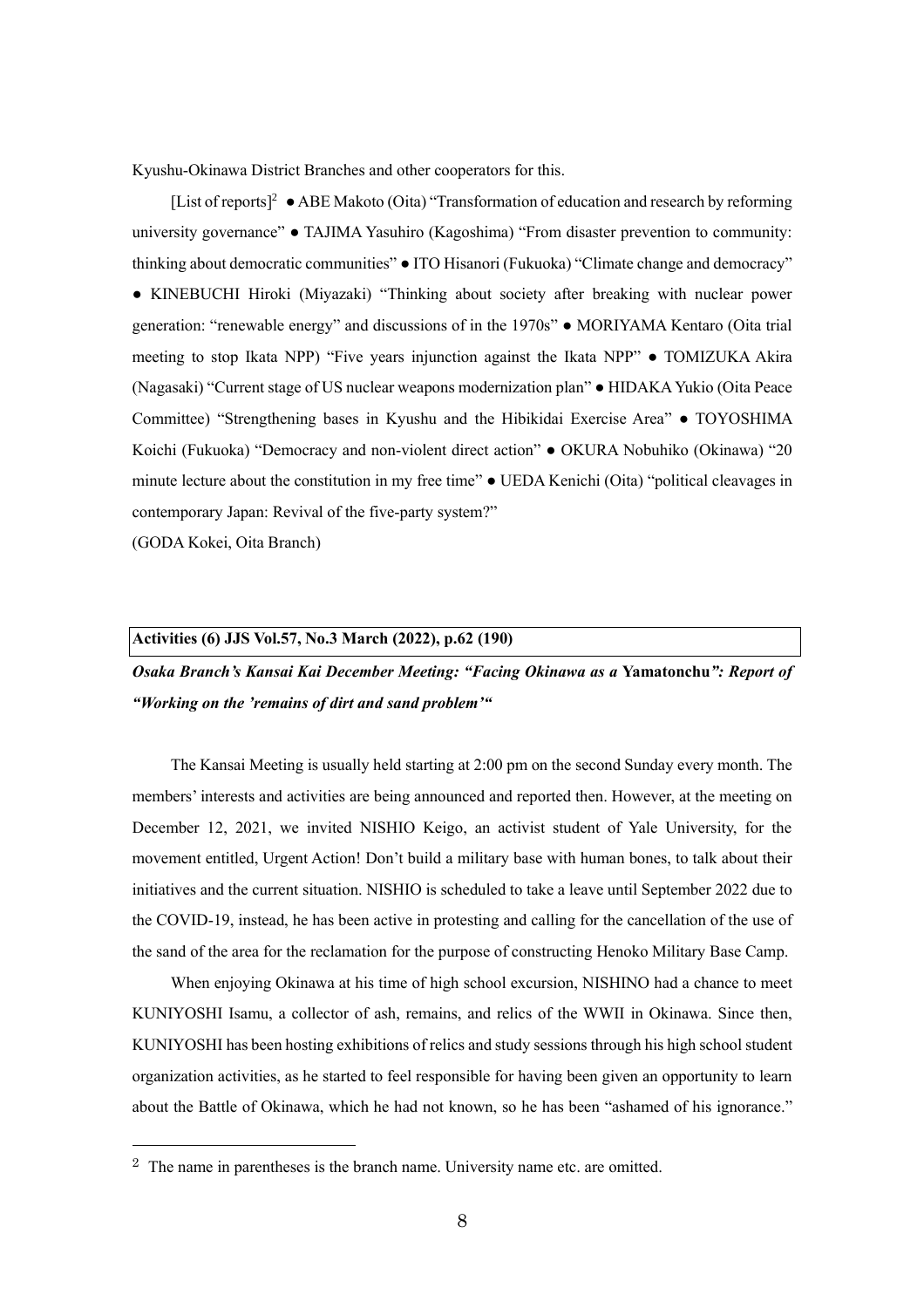And now he is confident that *Yamatonchu* can petition and adopt a written opinion "requesting that the remains of dirt and sand should not be used for the landfill" to the council of each local government.

By June, only 6 local councils adopted the proposal nationwide, including the unanimous adoption by Ibaraki-city council. In September, the number of local councils who agreed to adopt that the proposal increased by twenty times; it is expected to increase further in December. NISHIO said, "Because it is the side that is pushing the sacrifice to Okinawa, I wanted to create a flow of problem solving from the local area. I would like to expand the movement through collaboration between the citizens' movement and local councilors." The youth's pure thought that "it is not humanely permissible" moves people beyond the factions and disagreements.

It was an exciting meeting that reminded all the participants of the starting of civil movement. We shared our thoughts on working with each local council.

(YAMAMOTO Kenji, Osaka branch Kansai Kon)

# **Activities (7) JJS Vol.57, No.3 March (2022), p.62 (190)**

#### *2021 Hokkaido Science Symposium: Thinking about Society under COVID-19*

We were going to hold a 2020 meeting entitled "climate change", but it was canceled due to the COVID-19 pandemic. This time, with the cooperation of the national secretariat, an online symposium by ZOOM was held on December 12.

The first presenter was MATSUZAKI Michiyuki, a physician at Asahikawa Kita Hospital, Dohoku Medical Association. MATSUZAKI gave a clear explanation with data, in his presentation entitled "Nova Corona: What We Know, What We Don't Know Yet." First, he discussed corona infections, vaccines, and finally, preventive and therapeutic medication.

As of the end of November 2021, the number of COVID-19 infections worldwide is 256 million, and the number of deaths is 5.15 million. MATSUZAKI also talked about the differences between COVID-19 and influenza, about mutant virus, infection route, and infection by asymptomatic people from infection to onset were introduced. There are various theories about the origin of COVID-19, and it was found that infection occurs even by just sharing a space.

Thanks to the efforts of Dr. KarikÓ, mRNA Vaccine can be mass-produced quickly. It effectively works against mutant virus, and can be applied to other infectious diseases and cancer treatments. It is considered that its booster shot is effective, and that its risk is low so far.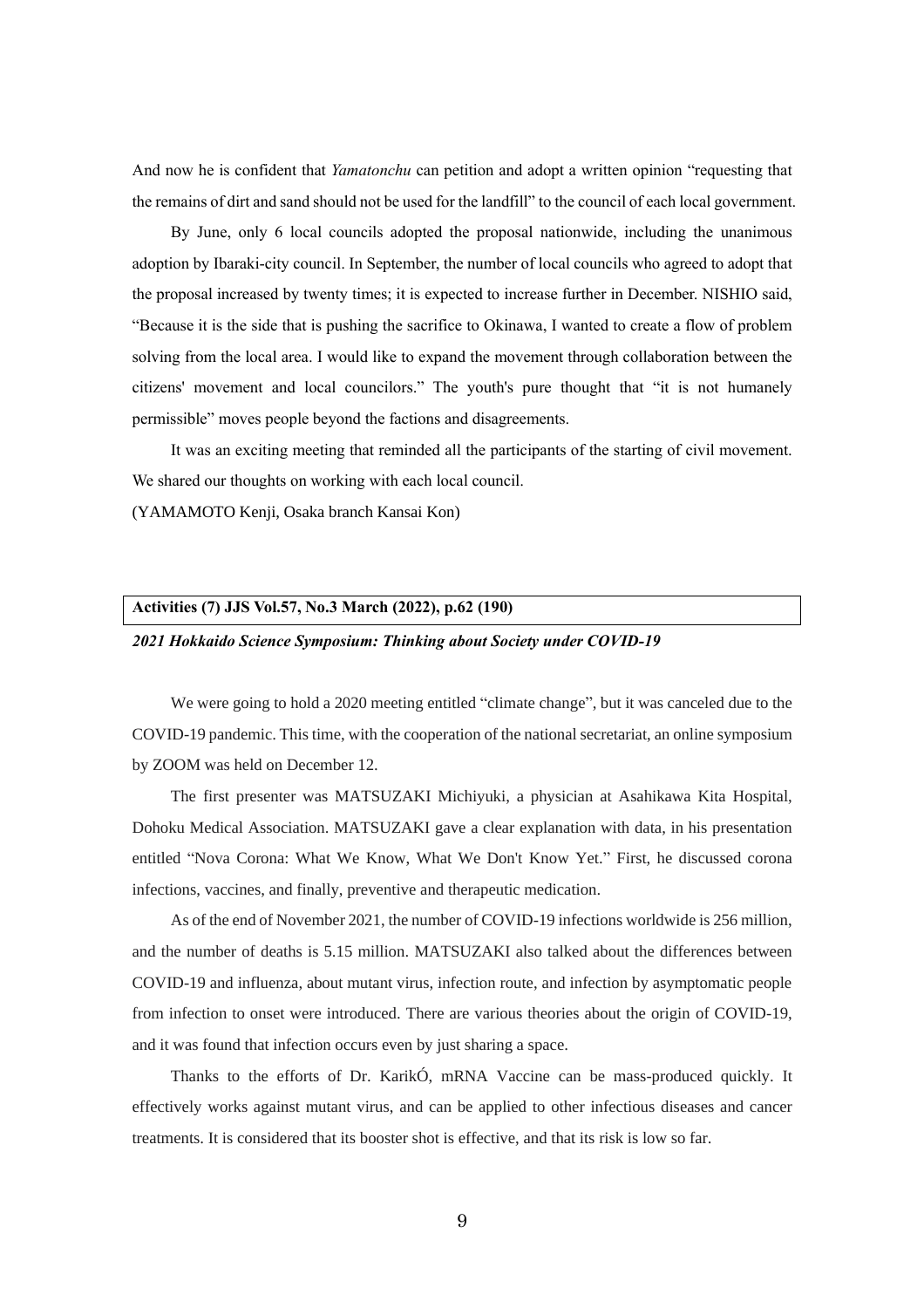*Abeno-mask* does not work but surgical mask is effective for prevention, and treatment of antibody cocktail by infusion is effective, although it is expensive. Merck's molnupiravir is confirmed to be able to lower the number of hospitalizations and deaths by initial administration, and it is in the process of mass-production. Pfizer's Paxrovid will be also highly effective and its development is in progress.

The second presentation was given by OGAI Kenji of Hokkai-Gakuen University on the theme of "Small and medium-sized enterprises under the corona disaster." Their recession due to COVID-19 was discussed and it could become more serious. The presentation was based on interview results with the SME *Doyukai*: it was an eye-opening presentation.

(MIMA Takahito, Hokkaido branch)

#### **Activities (8) JJS Vol.57, No.3 March (2022), p.63 (191)**

*Reading Party of Special Feature entitled "Relationships between Humans and Animals in the Age of Pandemic" in the November 2021 issue of the "Journal of Japanese Scientists"*

For the past 20 years, the Fukuoka branch has held a reading party for the magazine the *Journal of Japanese Scientists (JJS)* on the afternoon of the second Monday of every month. Five to eight retired members participate each time. The reading party was sometimes not held due to the closure of the venue during the COVID-19 Pandemic, but held at other times.

The special feature of the November 2021 issue of *JJS* was published in the midst of the spread of zoonotic diseases<sup>3</sup>. FURUSAWA's article historically describes the relationship between humans and animals. TOGAMI introduces "One Health" in the world. UEKI mentions "animal welfare" (AW) in Europe. And KAMISATO refers a compromise to politics on the problem of bovine spongiform encephalopathy (BSE) that occurred in the latter half of the 20th century and called it a negative example in which scientists had been forced to compromise with politics. Such a special issue was truly timely.

The history of humankind is that of the fight against pandemic, and it is said that overcoming infectious diseases through public health and the use of antibiotics has become the basis of human prosperity since modern times. Someone remain hostile to viruses. However, a new perspective has emerged which reconsiders the selfishness of human-centrism and pursues coexistence with animals,

<sup>3</sup> Its content:<https://jsa.gr.jp/04pub/0401jjs/2021contents.html#m2021-11>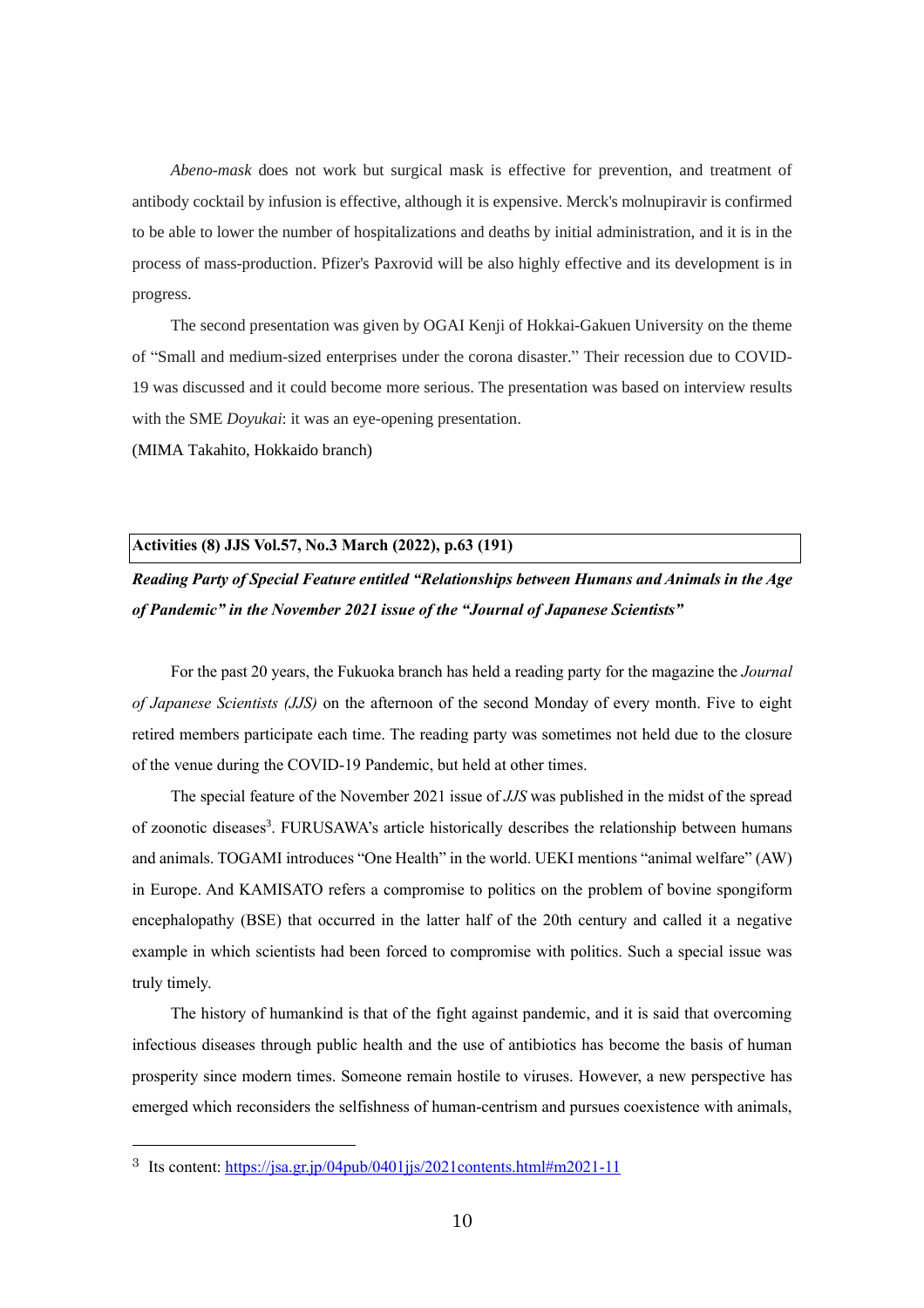because one of the reasons of new infectious diseases is that wild animals that have lost their habitat due to the destruction of nature by human beings have spread pathogens. By the way, I was amazed at the words that linearly connecting all the viruses in the sea would amount to 10 million light-years long. It is said that research on the origin and function of viruses is now active.

"One health" is a new concept that the "health" of ecological environment, wildlife, livestock, and human beings are linked to each other. In this regard, 12 action plans of the "Manhattan Principles" were established in 2004. Furthermore, in 2014, the concept of "planetary health" was proposed, which reconsidered the perspective that the earth system should be healthy. I felt that these concepts are important in thinking about the future of the Earth in the climate crisis after Corona.

(MIYOSHI Eisaku, Fukuoka Branch)

#### **Activities (9) JJS Vol.57, No.3 March (2022), p.63 (191)**

#### *Toyama branch online meeting "Introduction to Strangeness of Nuclear Physics"*

Toyama branch online meeting and public lecture entitled "Introduction to Strangeness of Nuclear Physics" was held at 2:00 pm to 4:00 pm on November 27, 2021. The speaker was SHINMURA Shoji (former Professor of Gifu University, Nuclear Theoretical Physics) who was transferred to the Toyama Branch in 2021. There were eight participants.

He introduced strangeness of nuclear physics and explained it in the following table of contents.

- (1) Origin of material diversity: atom, nucleus, hadron, elementary particle
- (2) Why do atomic nuclei exist? The nature and complexity of nuclear force
- (3) From the generalization of nuclear force to strangeness
- (4) A more general appearance of atomic nuclei, e.g. hypernucleus
- (5) If you look at the universe ...: Strangeness in neutron stars

In the form of a comment, SHINMURA talked about nuclear power plants (NPPs), global environment and energy issues from the perspective of nuclear physics researchers as follows.

(1) Current types of NPPs  $(PWR, BWR)^4$  are not safe. The scale of power generation and the energy density of the core are too large and the efficiency is low. There are many unsolved problems. If one says "No more Fukushima", there is no alternative but to abolish NPPs. In case of technology research for the future, it is necessary to utilize its features (small size, long-time run, environment

 $4$  PWR = pressurized water reactor; BWR = boiling water reactor.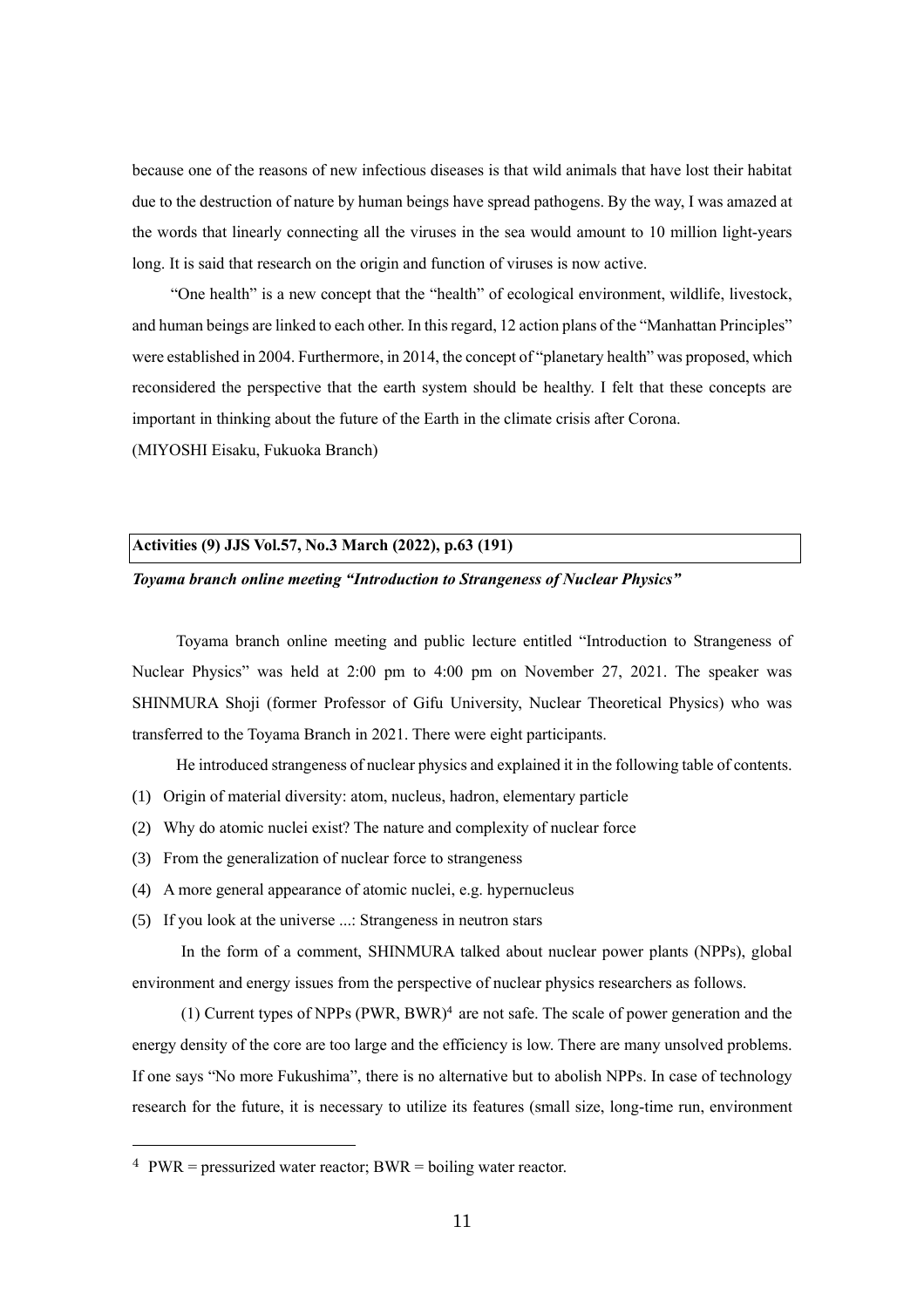without sunlight and oxygen). However, energy utilization is not the only technology at the nuclear level. We look forward to technologies that bring benefits to humankind (medical care, substance inspection, substance generation / conversion, etc.).

(2) In the use of energy that can be harmonized with the global environment, it is important that soft energy is based on soft process. In other words, the utilization of solar energy is hydropower, sunlight, wind power, etc., and it is a soft material path that utilizes the reactivity of proteins like artificial photosynthesis.

(YUKUEDA Makoto, Toyama Branch)

#### **Activities (10) JJS Vol.57, No.4 April (2022), p.61 (253)**

*The 16th JSA National Symposium and Reception of Female Scholars and Technicians (Online): "Multiple Discriminations faced by Female Scholars and Technicians: Messages from the JSA Committee of Female Scholars and Technicians"*

On Sunday, December 19, 2021, a symposium on the notation "multiple discrimination" was held. There were more than 130 participants from Japan and abroad, including those with foreign ties. It was a long symposium from 10 am to 6 pm, but there were those who said "I wanted to hear more" or "It was regrettable that I could not join the whole of symposium because of work inside or outside home." One-third of the respondents to the anonymous questionnaire were men.

The reason for learning about the symposium was "acquaintances" (40%), "mailing lists" (21%), "homepages" (8%) and "students who participated by a call from teachers" (8%). There were faculty members who took the time to steadily lead students to participate, and many welcomed the participation of young people.

95% of the respondents positively regarded the symposium as "very good" or "good." There were plural voices which regard "multiple discrimination" as "reasons for participation" or topics to be discussed repeatedly. Serious multiple discrimination in academia was also pointed out. It became clear that tackling with multiple discrimination is an urgent issue even at universities.

According to the afternoon sessions, which was divided into roundtable discussions and small groups, and the executive committee members and participants had discussions on the equal footing, there were opinions such as: "I was able to notice 'microaggression'<sup>5</sup>," "I was able to talk with peace

 $5$  A subtle verbal of nonverbal behavior, committed consciously or not, that is directed at a member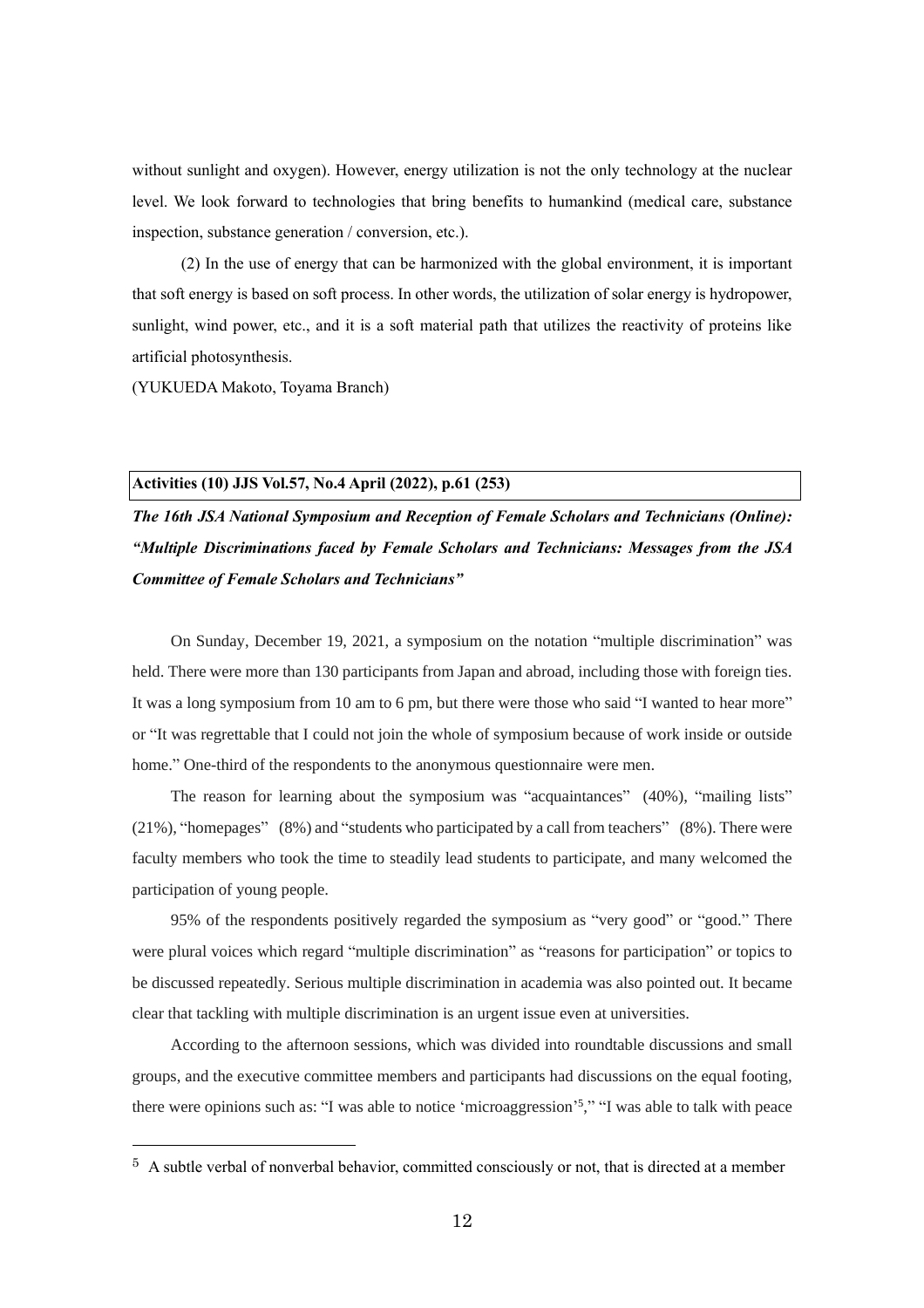of mind," "it was very fun," "I'm glad I was able to input and output," "I was able to deepen mutual understanding," "I'm glad I was able to exchange opinions with a small number of people," "It was a good experience," "It was a good system that everyone had a chance to report," "A wonderful opportunity," "I was able to sympathize," "I was able to stimulate with other participants," "I could share the experiences and knowledge of various people regardless of ethnicity, age, gender, and occupation," "There are same issues as in the medical field," and the need for "cooperation in various fields" was reconfirmed. Efforts by the *Journal of Japanese scientists (JJS)* that span multiple fields are expected.

Impressions of the entire symposium were following: "It was wonderful because there was participation of male students," "Thank you for the precious opportunity" (many), "It was interesting" (plural), "Thank you for your enthusiasm and efforts about how to proceed with the symposium, etc.," "I'm looking forward to the next time," "I was surprised and impressed by the power of Okayama University students and faculty members, and realized the rewarding of education and research again" and "I could feel positive." I, as the executive committee chair, encouraged participation of men. Gender is a concept that includes men, so I hope men will continue to be actively involved without thinking of it as other people's matters.

Furthermore, there was a warning to Japanese society that "foreigners born in Japan" were forgotten. It was pointed out that we need not only "women's priority recruitment" frame and "gender theory course" but also "ethnic studies and affirmative actions to correct discrimination against ethnic minorities." For example, there were other voices complaining about the seriousness of multiple discrimination of being "female" with "foreign roots." "Unconscious bias" becomes "microaggression." It is an issue that needs to be urgently tackled in order to eliminate the power harassment and academic harassment prevailing in the universities.

(CHUNG Haeng-ja, Ph.D., Cultural Anthropology, Associate Professor of Global Discovery Program at Okayama University)

### **Activities (11) JJS Vol.57, No.4 April (2022), p.62 (254)**

*Shikoku District Symposium 2022: "Inquiring the Future of Human Society and the Earth from Shikoku"*

of a marginalized group, and has a harmful, derogatory effect. The term microaggressions was first coined in the 1970s by Harvard Medical School psychologist Chester Pierce, and later in 2007, Columbia University psychologist Derald Sue further popularized and defined the term.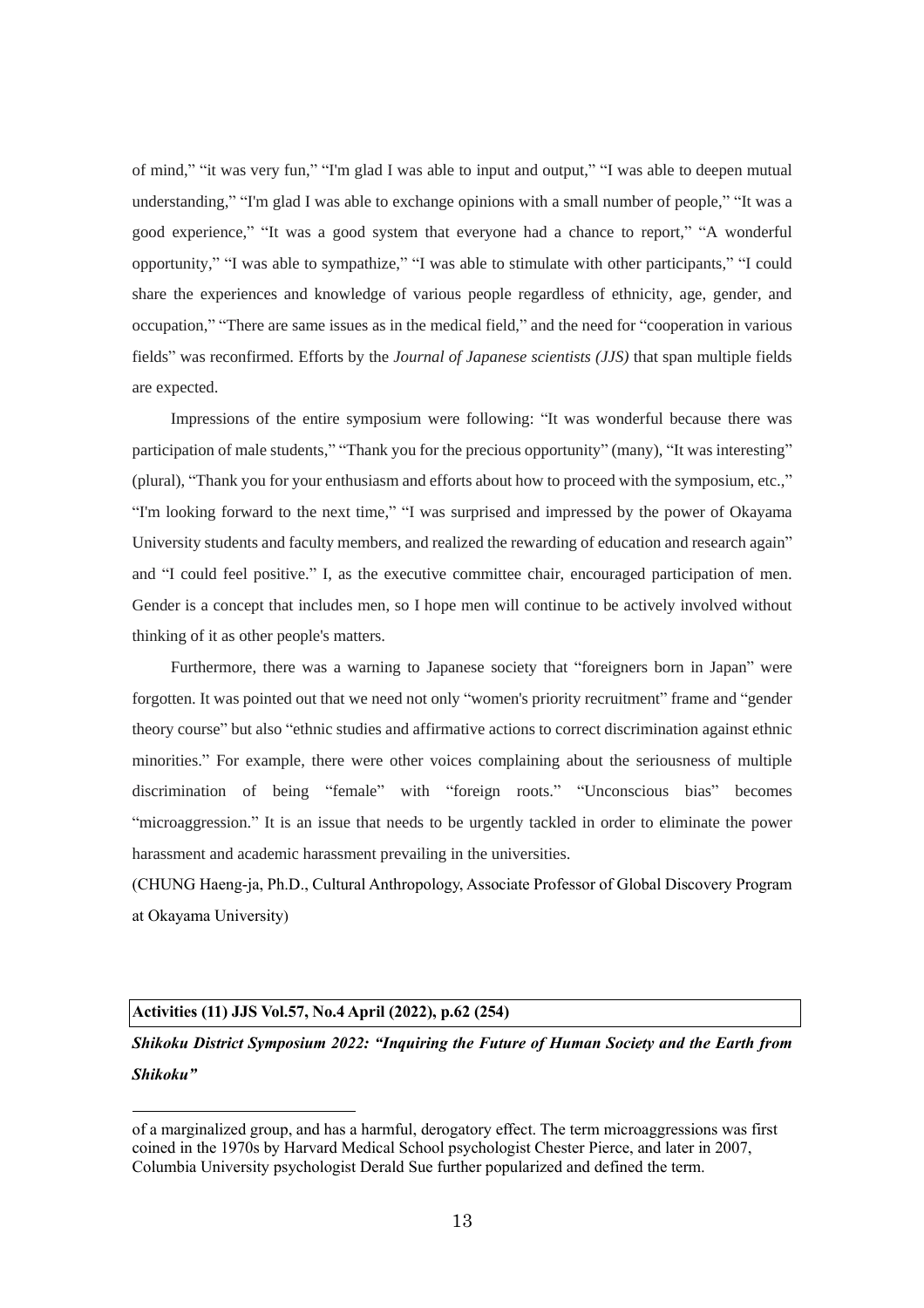On the afternoon of January 22, 2022, 23 people were registered online and held the symposium at the venue of Kagawa University (Takamatsu city) in a hybrid.

In the lecture (1) "Current status and problems of support activities for bikini nuclear victims," HAMADA Ikuo (Kochi Branch) pointed out that the approval of internal exposure is indispensable in the ongoing "proceeding for loss compensation" as well as the "black rain" problem. He said that a prefectural symposium would be held on March 12 to overcome the theory of acceptance and early conclusions and to inquire the administrative responsibilities.

In the lecture (2) "Overcoming the Climate Crisis: In Connection with Mr. Yoshiro Manabe's Nobel Prize Winning," TERAO Toru (Kagawa Branch) explained Manabe's idea which made up the basis of the "Intergovernmental Panel on Climate Change (IPCC)" in the 1970s and emphasized that increasing extreme phenomena in the climate change, e.g. record-high rainfall, can be caused by the changing areas of rainfall distribution related to climate change mainly.

In the lecture (3) "Thinking about Various Vulnerabilities in Japan that have become apparent due to the COVID-19 and How to Overcome them," IWATA Hiroshi (Kochi Branch) explained (i) the medical relations, (ii) the housing policy, (iii) the agricultural policy and (iv) the energy policy, etc. by making full use of a wide range of data.

In the lecture (4) "Universities swayed by Corona," TAKAHASHI Naoshi (Kagawa Branch) introduced various issues related to COVID-19, such as dealing with remote and face-to-face lectures, graduation and entrance ceremonies, and fluctuated policies of the Ministry of Education, Culture, Sports, Science and Technology and measures to it.

In the lecture (5) "Power Shift to promote the Introduction of Renewable Energy," TSUNODA Tetsuto (Tokushima Branch) introduced the activities of "*Awa* Energy" (incorporated association) to accelerate the introduction of renewable energy, and pointed out an importance of behavior change promotion in public opinion with a collaboration with "Tera Energy" established by TAKEMOTO Ryogo (individual).

In the lecture (6) "To eliminate Nuclear Power Generation and realize Decarbonization," WADA Satoshi (Ehime Branch) proposed to install a technically established huge "battery storage system for grid" in transformer substation. He said that it makes it possible to store energy of solar power generation in the daytime.

(HAYASHI Toshio, Kagawa Branch)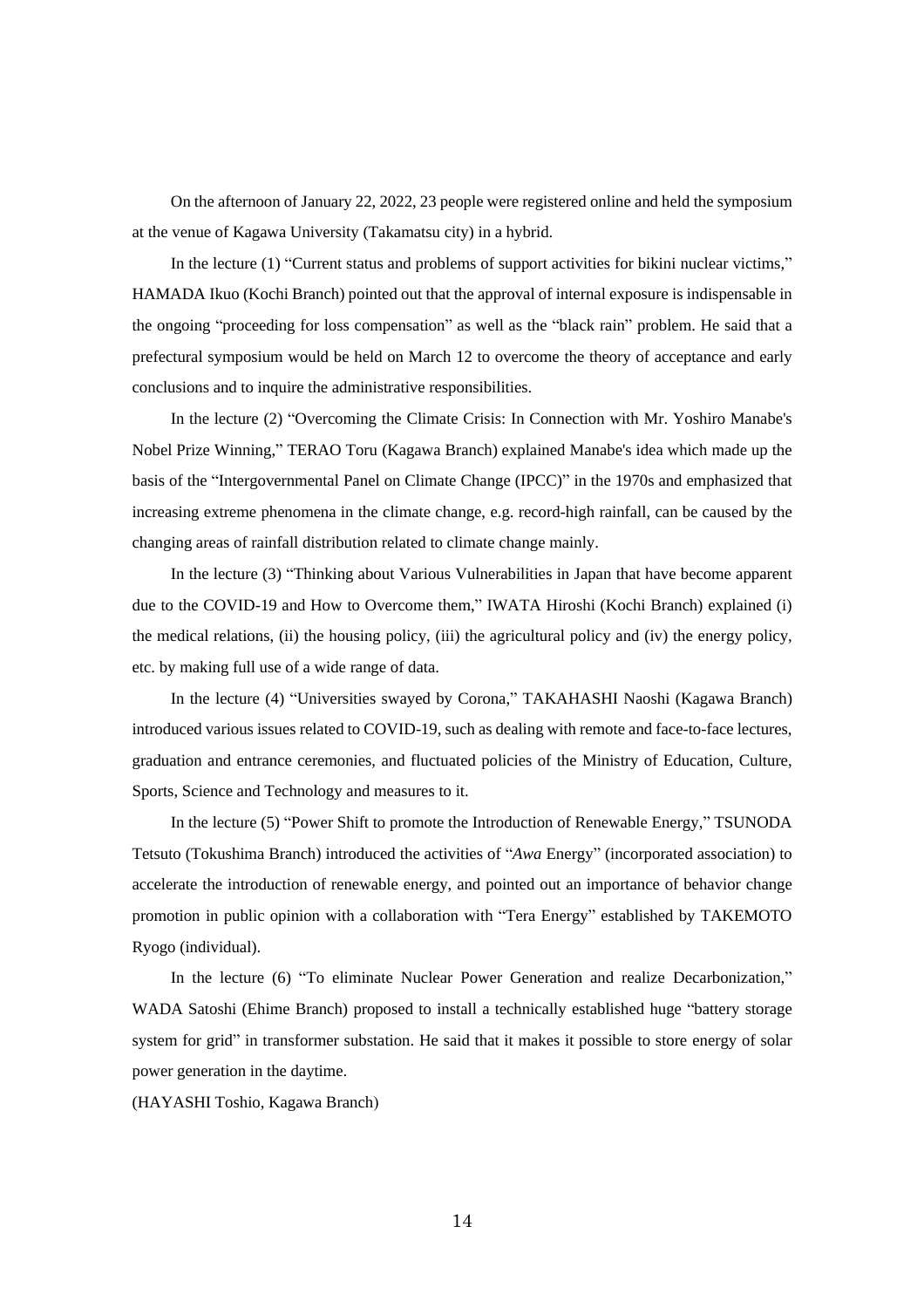#### **Activities (12) JJS Vol.57, No.4 April (2022), p.62 (254)**

#### *Report of JSA Kanagawa Branch's 2022 Research Exchange Meeting*

A branch research exchange meeting was held face-to-face on January 15, with five participants. Four topics were provided.

WATANABE Yoshiro talked about "Fishing and aquaculture in the Anthropocene and 'green food system strategy'." The International Union of Geological Sciences (IUGS) suggests the concept of "Anthropocene," i.e. a new geological age in which future effects on the earth and oceans by humans cannot be deducted from conventional experiences. Last year, the Ministry of Agriculture, Forestry and Fisheries launched a "green food system strategy" to contribute to carbon neutrality. However, this strategy has neither recognition of the new age nor perspective to sustainably secure food with a self-sufficiency rate of 35%. The government plans to move fish farms from the inner bays to offshore and on land, which will further increase the carbon dioxide load.

KITAYAMA Hiroyuki reported on "solving the mystery of 'duality of particles and waves': Why hydrogen atoms exist stably." SATO Fumitaka tackled on a "lie" that "an atom has an electron orbiting around the nucleus." YOSHIDA Nobuo stated that the true character of electrons is wave and that waves behave like particles. Feynman thought electrons were attracted around the nucleus by exchanging photons with protons.

SODA Ikuo lectured on "Characteristics of Omicron and countermeasures." The Omicron strain has many mutations in the spike protein, the infection route is different from those of the conventional strain, and the main types of infected cells and the virus distribution are different. The symptoms are mainly fever, cough, malaise and sore throat, but there are few dysgeusia and pneumonia. However, it destroys the endoplasmic reticulum of cells and causes disturbance of consciousness such as brain fog and sequelae. Based on the lessons learned from New Zealand and Tottori prefecture, it is necessary to expand PCR tests, to train infectious disease specialists, and to have a system that allows medical professionals to perform tests without stress.

Finally, GOTO Masatoshi, the author of this article, talked about "the activities of the JSA Kanagawa branch to oppose to invite casinos in Yokohama and to require a withdrawal of refusal to appoint members of the Science Council of Japan (SCJ)." Although there were not many participants under the COVID-19, the exchange meeting was full of contents.

(GOTO Masatoshi, Kanagawa Branch)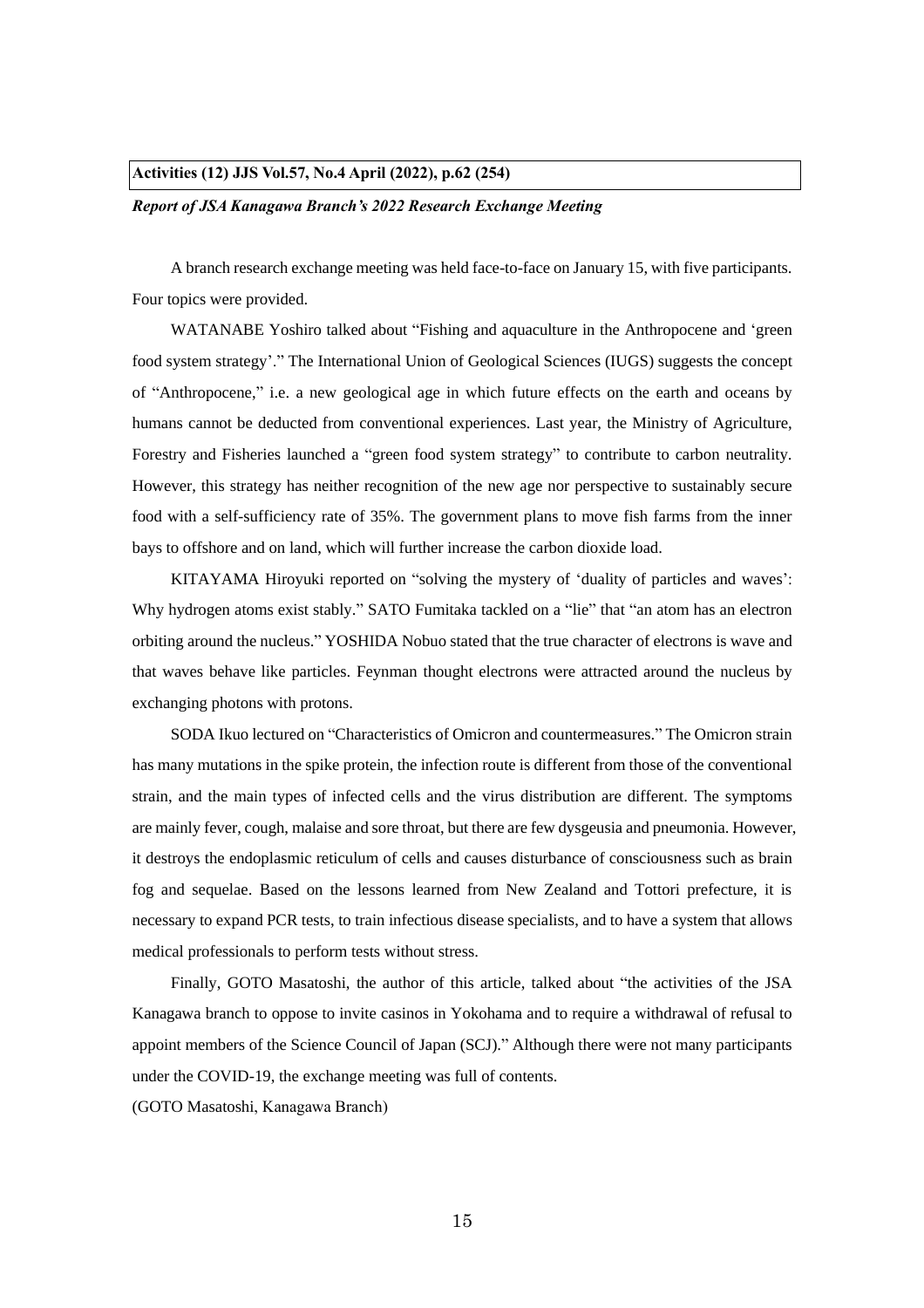#### **Activities (13) JJS Vol.57, No.4 April (2022), p.63 (255)**

#### *Discussing sediment-related disasters around the foot of Mt. Rokko: Hyogo Branch Citizens Forum*

On December 18, 2021, a face-to-face citizen forum "On sediment-related disasters around the foot of Mt. Rokko" was held face-to-face in Kobe city. At this forum, there was a lecture by TAINOSHO Yoshiaki (Professor Emeritus, Kobe University) and questions and discussions.

The following is the abstract of the lecture.

Most of the debris flow is gravel type, not just muddy water, but a density current in which water, gravel, and clay flow together like ready-mixed concrete, and the velocity reaches as high as 10 to 20 m/s. Furthermore, for physical reasons, the boulder moves to the front of the flow, increasing the destructive power. There is also a mudflow type that is caused by the collapse of embankments and does not contain boulders.

The debris flow flows down while being affected by the slope of the valley floor. A debris flow occurs at a gradient of 20 degrees or more and flows at a high speed in a mountain stream of 10-20 degrees, and deposits at 3-10 degrees. Finer mud becomes a sediment flow and flows farther. In this way, debris flows bring great damages in the sections where the debris flow reaches or deposits sediments. The area near the mountain stream exit is the most dangerous place, but in Atami City and the foot of Mt. Rokko, this area has been developed and many houses have been built.

The Rokko mountain range is a raised mountainous area, so it is characterized by a high slope, and debris flow damage is constant.

The debris flow that occurred in Atami in July 2021 and the debris flow in Nada Ward, Kobe City in July 2018 were due to the filling of the valley top. These are supposed to be construction surplus soil, but there are no legal restrictions on the embankments other than residential land, and the legal issue is left to the local government. The Sediment-related Disaster Prevention Law stipulates a sediment-related disaster caution area (yellow zone) and a sediment-related disaster special caution area (red zone). In the red zone, development permits and building structure regulations by the governor are applicable. However, currently many houses are built in the yellow zone without permits and therefore an urgent review is needed. In the future, not only the evacuation system should be improved, but also bold development regulations should be implemented.

After the lecture, there was a lively discussion on debris flow and rainfall, unusual weather, compensation for disasters, active faults on Mt. Rokko, and frequent earthquakes. (HIROMORI Katsuhisa)

#### **Activities (14) JJS Vol.57, No.4 April (2022), p.63 (255)**

*The Third Study Meeting of the University Forum: "University publicity, diversity, independence*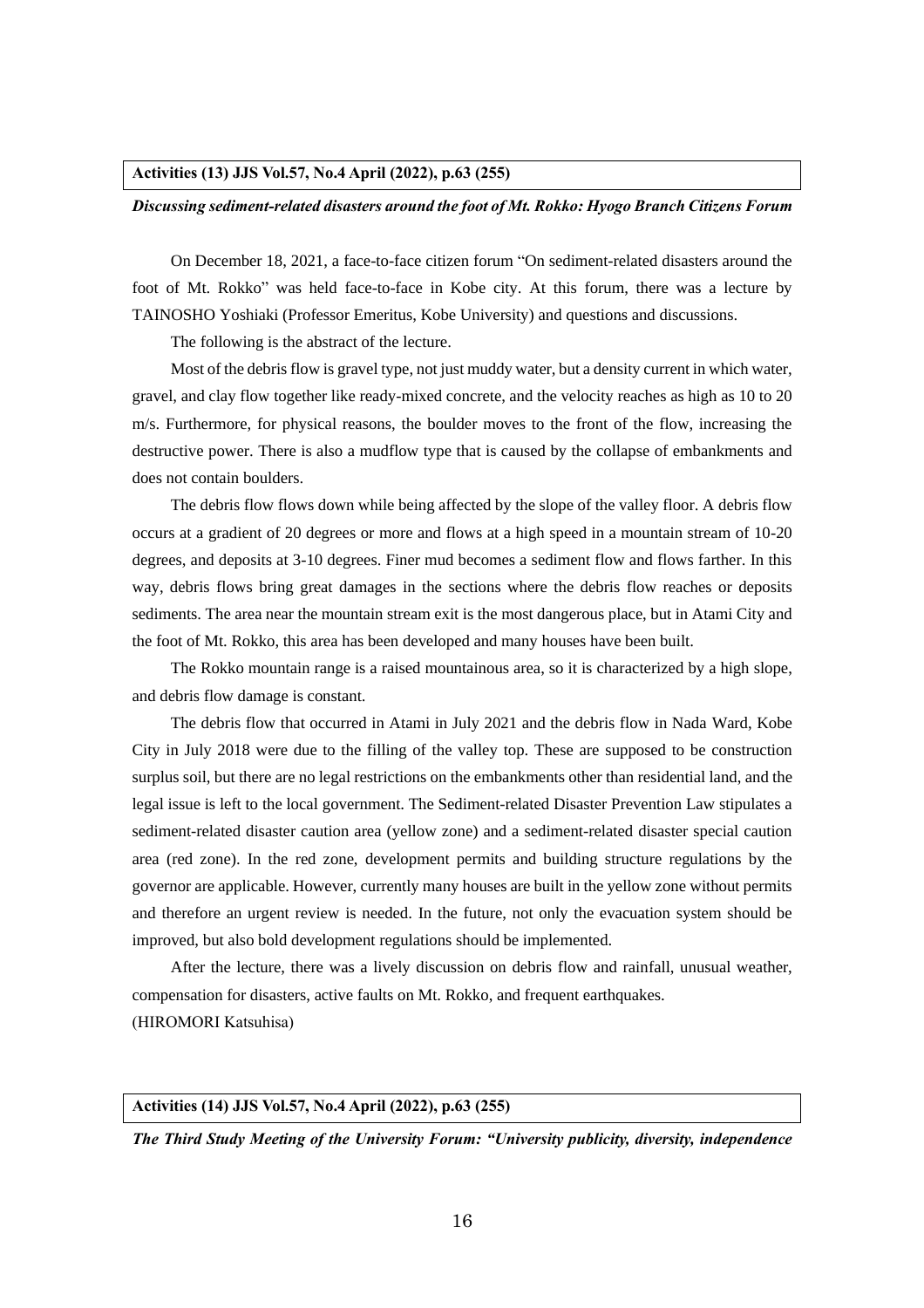#### *and governance issues"*

The third meeting hosted by the University Forum was held online from 19:00 on Saturday, January 22nd with about 60 participants.

The first lecture, entitled "Theory of Governance Reform of University Corporations and the Public Nature of Universities", was given by MITSUMOTO Shigeru (Hokkaido University), discussing the current status and issues of governance reforms that are common to all of national, public and private universities. Secondly, from the perspective of publicity of universities, MASUDA Masato (Hosei University) talked about the system and current issues surrounding private universities under the title of "Problems of Revision of Private Schools Act and Issues of Private Universities under the COVID-19 crisis."

The University Forum has been focusing on the problem that: "Under constant calls for" reform, "the top-down university management, which is not suitable for universities, has been strengthened under the name of "university governance reform", that caused exhaustion of the entire university. We have been working on this as one of the university's crises.

At this study meeting we discussed the deepening crisis and problems that are brought about by the concept of "a world competitive research university", for which a university fund is created to invest in a small number of profitable universities, especially the problems of strengthening management and subordination of research and education, and the university's only outsiders. The issue of Revision of the Private Schools Act has the risk of tightening control of university by the state and subordination of research and education, and enabling important decisions only by outsiders.

The discussion extended even to the question where the public nature of universities that transcends the differences among the founders can be sought and also to the necessity of reassembling the ways of the governance, management and operation of the university with an awareness of who the subject of education is.

From 2:00 p.m. on Saturday, March 13, the University Forum will have a symposium entitled "University and Society as the 'Center of Science': Thinking from the viewpoints of Research, Education and Governance," commemorating the third anniversary of its founding. Your continued participation is welcome.

(NIWA Yoru, Secretariat of this Forum)

*Protest against Russian Invasion of Ukraine*

*The Executive Committee of the Japan Scientists' Association, February 27, 2022*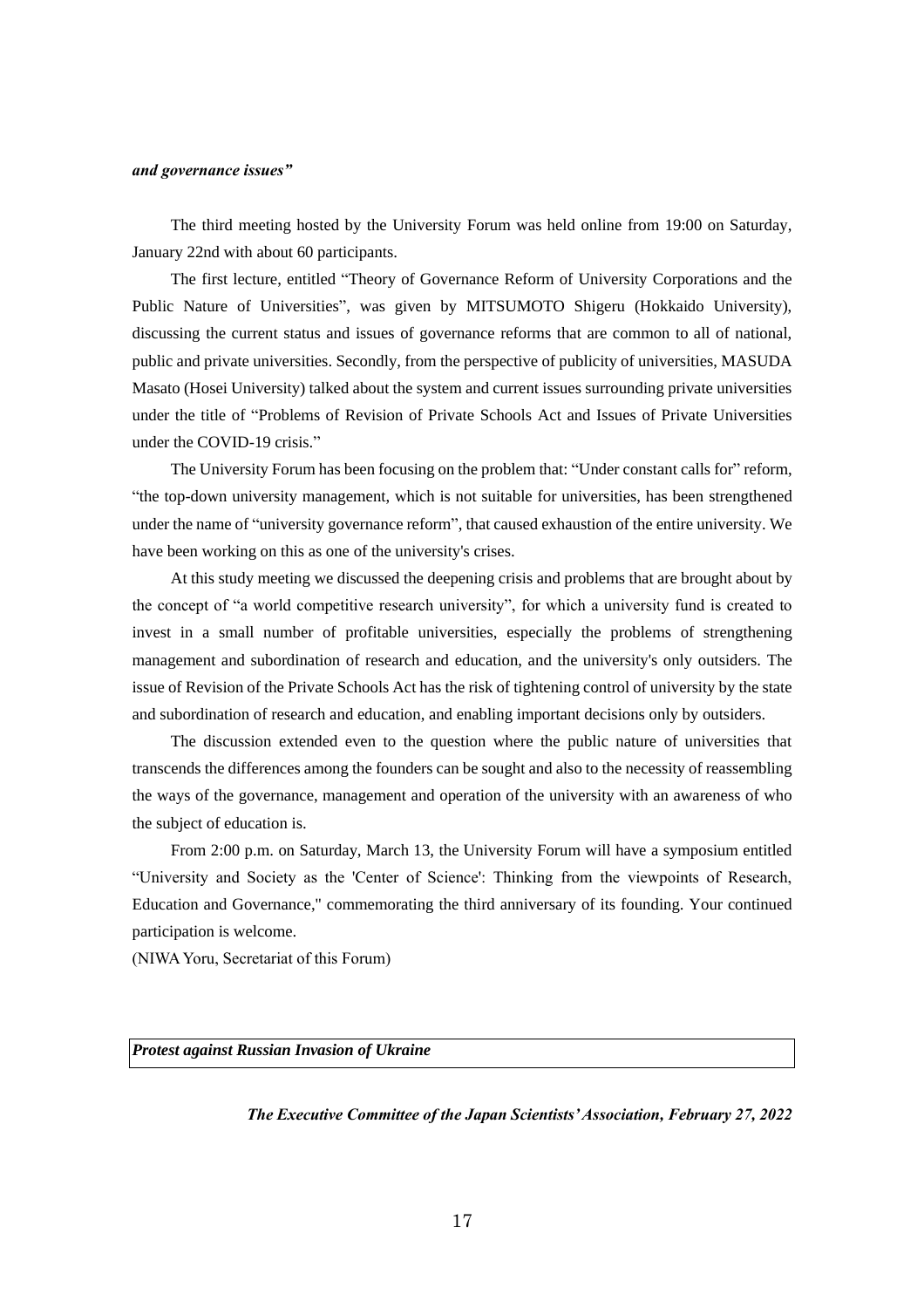On February 24, 2022, the Russian army invaded Ukraine.

CHARTER OF THE UNITED NATIONS states that one of the purposes of the United Nation is "to maintain international peace and security" (Article 1) and that "the Organization is based on the principle of the sovereign equality of all its Members" and "all Members, in order to ensure to all of them the rights and benefits resulting from membership, shall fulfill in good faith the obligations assumed by them in accordance with the present Charter" (Article 2). The UN "confers on the Security Council primary responsibility for the maintenance of international peace and security." Russia is one of the permanent members of the Security Council (Article 24). Therefore, Russia should be blamed for undermining Ukrainian sovereign and rights to live in peace. Russia must immediately stop military invasion and withdraw from the Ukrainian realm.

It was reported that the Russian President Wladimir Putin showed off nuclear weapons' existence and allured a possibility of their use. We never allow it. Japan must immediately sign and ratify the TREATY ON THE PROHIBITION OF NUCLEAR WEAPONS that prohibits to develop, test, produce, manufacture, acquire, possess, stockpile, transfer, or use of nuclear weapons. Japan must make efforts to establish international order on the basis of this treaty.

We, the Japanese people, recognize, that "all peoples of the world have the right to live in peace, free from fear and want," expect to "occupy an honored place in the international society, striving for the preservation of peace, and the banishment of tyranny, slavery, oppression and intolerance from the earth for all time," and pledge "our national honor to accomplish these high ideals and purposes with all our resources" (Preamble of the CONSTITUTION OF JAPAN). We, the Japan Scientists' Association, need to address the international societies including Japan: We must stop the Russian military invasion via peaceful means.

*Protest Statement: We Protest the Invasion of Russian troops into Ukrainian Territory and Urge the Immediate Withdrawal and Ceasefire!*

# *Hazuki-no-kai, a voluntary group of women researchers and engineers, Tokyo Branch of the Japan Scientists Association, April 3, 2022*

Since Russia launched its military invasion on February 24, daily life in Ukraine has totally been transformed. The war has caused many people to lose their lives and cross the border to escape the war. The victims of war are not limited to combatants. Many civilians are among the victims of bombings, including unarmed women and children. Some reports indicate that 90% of the refugees are women and children, and more than half of Ukraine's children are displaced in a state of war. It has also been noted that women are victims of wartime sexual violence and that there is an increased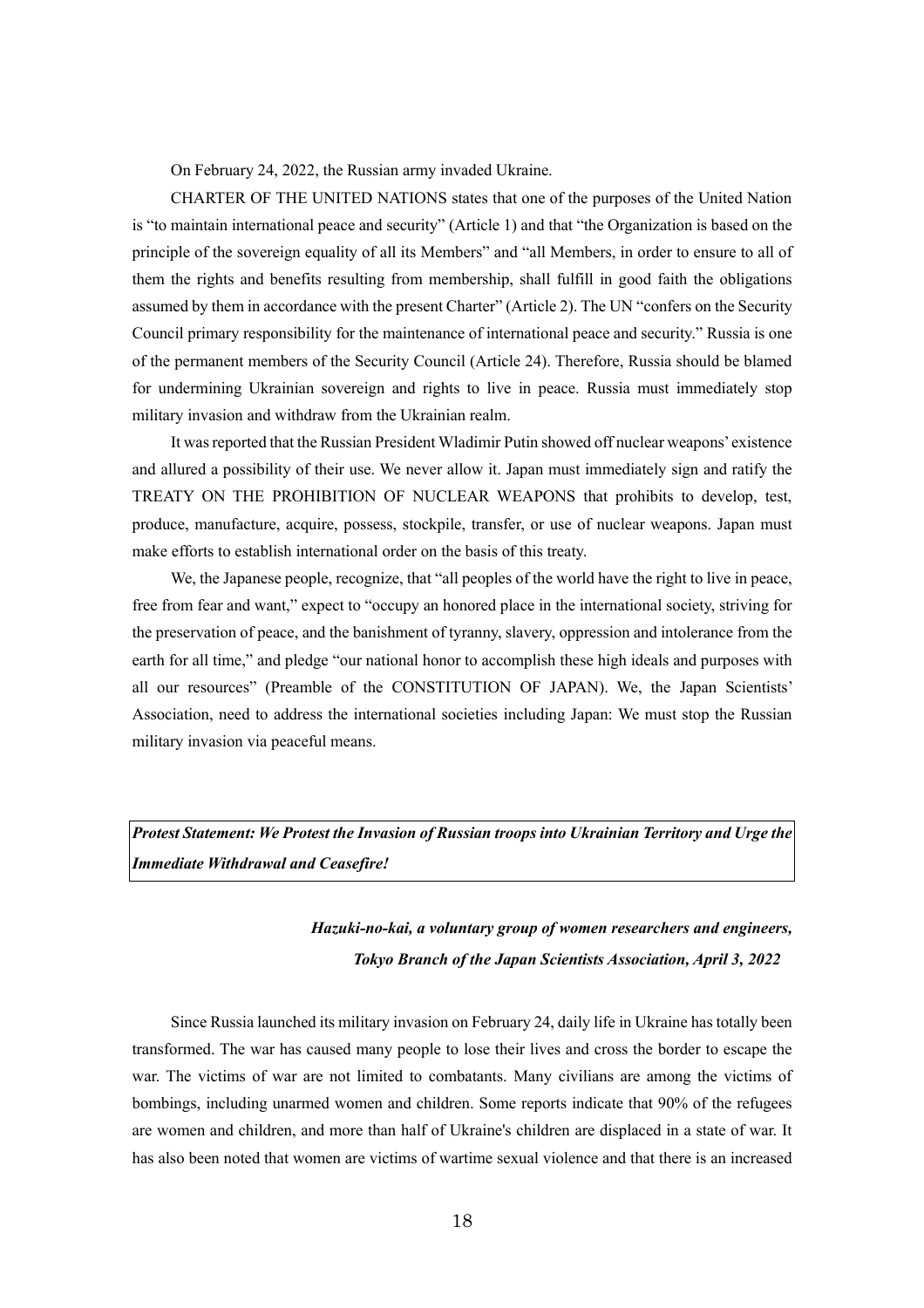risk of trafficking and exploitation of refugees, especially children.

The Russian government's threats with nuclear weapons are not only a statement of its intention to neglect the lives of individuals at home and abroad, but also a challenge to all mankind and an arrogant ideology that illustrates the superiority of force and violence over human rights.

We are convinced that no amount of force or violence can stabilize the international order, and that peace will never be achieved there. It is only natural that there is strong condemnation and protest from all over the world against Russia, which, for whatever reason, has unilaterally invaded an independent country and committed mass murder.

Since Russia's invasion of Ukraine, Europe and other countries around the world, including Japan, have expressed and sought various kinds of support for Ukraine.

The preamble of the Constitution of Japan states, "We recognize that all peoples of the world have the right to live in peace, free from fear and want." By this statement in the Constitution, we pledge to the world that we will strive to realize this right. Japan is also the only country to have experienced the atomic bombings. In light of these facts, Japan is in a position to take a leadership role in achieving world peace without resorting to any military force, including nuclear weapons.

We, women researchers and engineers, have above all respected the human rights and diversity of each individual in the nuclear age, and have sought peace and worked together with citizens to realize it. In order to protect the life and dignity of the people of Ukraine and the world, and for the realization of peace, we strongly call for a ceasefire and the prompt withdrawal of Russian troops from Ukraine.

### *Events and Statements*

Other statements protesting Russian invasion of Ukraine were published by some JSA branches and organizations:

- Executive Committee of Kyoto branch, on February 25, 2022

<http://web.kyoto-inet.or.jp/people/jsa-k/?msclkid=9e13cfbdbb0b11ec92dda78305e4f0df>

- Executive Committee of Musashino Group of Tokyo branch, on February 25, 2022 [http://www.jsa-tokyo.jp/tuken/tuken\\_seimei.html?msclkid=02107e3cbb0c11ec8e8913896821d6c1](http://www.jsa-tokyo.jp/tuken/tuken_seimei.html?msclkid=02107e3cbb0c11ec8e8913896821d6c1)
- Committee for Japan Council against Atomic Bombs 2021 World Congress, JSA Pease Issues Research Committee, on March 1, 2022 [https://jsa.gr.jp/d/statement/jsaheimonken\\_seimei20220301](https://jsa.gr.jp/d/statement/jsaheimonken_seimei20220301)
- Executive Committee of Gifu branch, on March 2, 2022

<https://jsa-gifu.hatenablog.com/entry/2022/03/02/223753>

- Executive Committee of Hokkaido branch, on March 4, 2022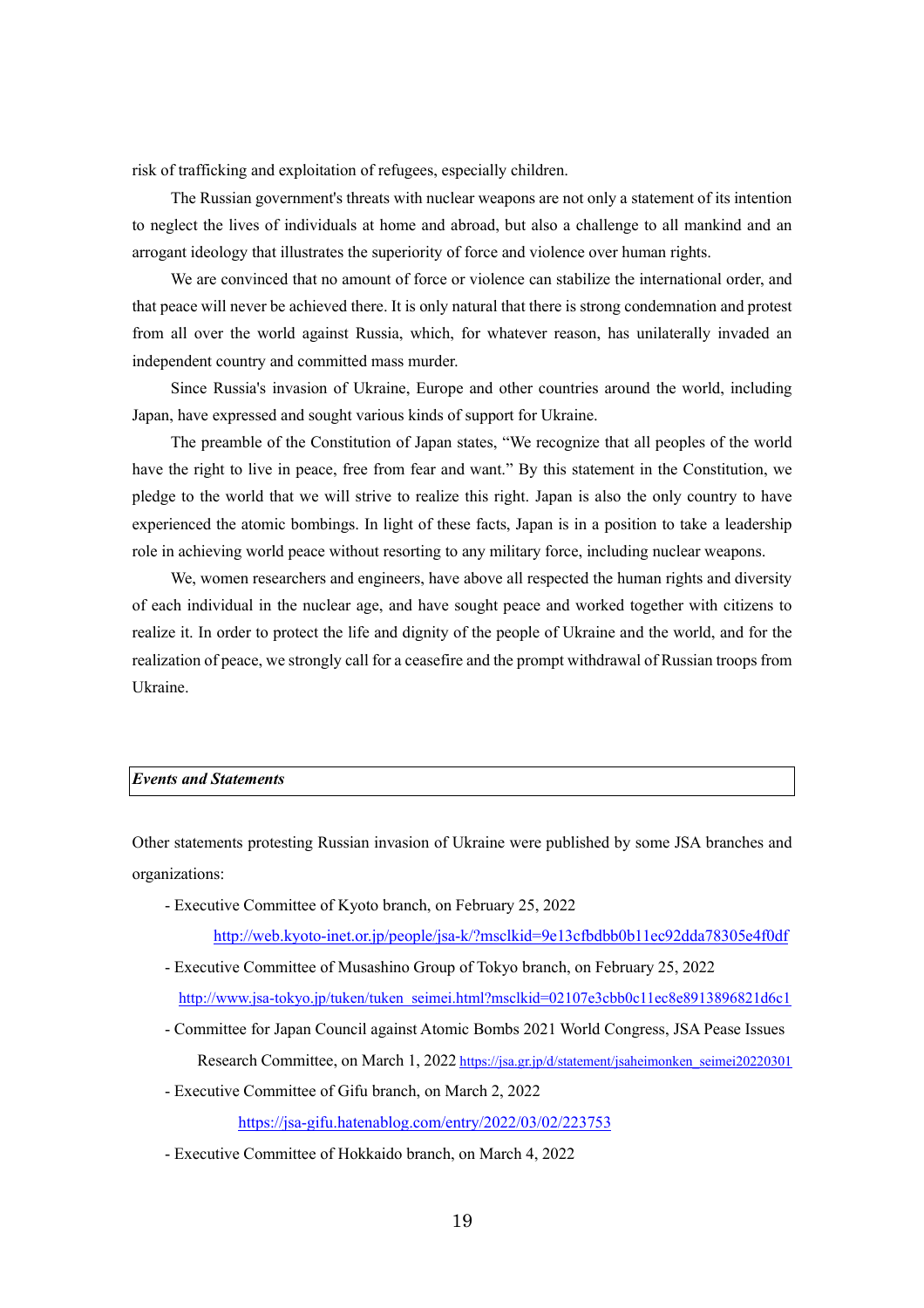[https://jsa.gr.jp/d/statement/20220304ukraine\\_hokkaido](https://jsa.gr.jp/d/statement/20220304ukraine_hokkaido)

- Executive Committee of Fukui branch, on March 9, 2022 [https://jsa.gr.jp/d/statement/20220309ukraine\\_fukui](https://jsa.gr.jp/d/statement/20220309ukraine_fukui)
- Fukuoka branch, on March 10, 2022

<http://jsa-fukuoka.sakura.ne.jp/topics/files/d361ef15e31b19d629a8e629db664fb2-17.html>

- Mie branch, on March 10, 2022

[https://onedrive.live.com/?authkey=%21AHleMlVCpO4z8l0&cid=D2B06BE2CD5AE83C&id=D](https://onedrive.live.com/?authkey=%21AHleMlVCpO4z8l0&cid=D2B06BE2CD5AE83C&id=D2B06BE2CD5AE83C%215346&parId=D2B06BE2CD5AE83C%21996&o=OneUp)

[2B06BE2CD5AE83C%215346&parId=D2B06BE2CD5AE83C%21996&o=OneUp](https://onedrive.live.com/?authkey=%21AHleMlVCpO4z8l0&cid=D2B06BE2CD5AE83C&id=D2B06BE2CD5AE83C%215346&parId=D2B06BE2CD5AE83C%21996&o=OneUp)

- Executive Committee of Aichi branch, on March 11, 2022 [https://jsa.gr.jp/d/statement/20220311ukraine\\_aichi](https://jsa.gr.jp/d/statement/20220311ukraine_aichi)
- Executive Board Meeting of Tokyo branch, on March 17, 2022 <http://jsa-tokyo.jp/seimei/JSATokyoStatement2022Mar17.pdf>

- Executive Committee of Yamanashi branch, on April 2, 2022

JSA Osaka branch (JSAO) launched an online signature-collecting campaign "We also collaborate with Russian scientists and scientific journalists and oppose ourselves to war of invasion."

 キャンペーン · プーチン大統領へ [私たちも、ロシアの科学者・科学ジャーナリストと](https://www.change.org/p/%E3%83%97%E3%83%BC%E3%83%81%E3%83%B3%E5%A4%A7%E7%B5%B1%E9%A0%98%E3%81%B8-%E7%A7%81%E3%81%9F%E3%81%A1%E3%82%82-%E3%83%AD%E3%82%B7%E3%82%A2%E3%81%AE%E7%A7%91%E5%AD%A6%E8%80%85-%E7%A7%91%E5%AD%A6%E3%82%B8%E3%83%A3%E3%83%BC%E3%83%8A%E3%83%AA%E3%82%B9%E3%83%88%E3%81%A8%E9%80%A3%E5%B8%AF%E3%81%97-%E4%BE%B5%E7%95%A5%E6%88%A6%E4%BA%89%E3%81%AB%E5%8F%8D%E5%AF%BE%E3%81%97%E3%81%BE%E3%81%99-%E5%BD%BC%E3%82%89%E3%81%AE%E7%94%9F%E5%91%BD%E3%81%A8%E4%BA%BA%E6%A8%A9%E3%82%92%E5%AE%88%E3%81%A3%E3%81%A6%E3%81%8F%E3%81%A0%E3%81%95%E3%81%84) [連帯し、侵略戦争に反対します。彼らの生命と人権を守ってください!](https://www.change.org/p/%E3%83%97%E3%83%BC%E3%83%81%E3%83%B3%E5%A4%A7%E7%B5%B1%E9%A0%98%E3%81%B8-%E7%A7%81%E3%81%9F%E3%81%A1%E3%82%82-%E3%83%AD%E3%82%B7%E3%82%A2%E3%81%AE%E7%A7%91%E5%AD%A6%E8%80%85-%E7%A7%91%E5%AD%A6%E3%82%B8%E3%83%A3%E3%83%BC%E3%83%8A%E3%83%AA%E3%82%B9%E3%83%88%E3%81%A8%E9%80%A3%E5%B8%AF%E3%81%97-%E4%BE%B5%E7%95%A5%E6%88%A6%E4%BA%89%E3%81%AB%E5%8F%8D%E5%AF%BE%E3%81%97%E3%81%BE%E3%81%99-%E5%BD%BC%E3%82%89%E3%81%AE%E7%94%9F%E5%91%BD%E3%81%A8%E4%BA%BA%E6%A8%A9%E3%82%92%E5%AE%88%E3%81%A3%E3%81%A6%E3%81%8F%E3%81%A0%E3%81%95%E3%81%84)·Change.org

On February 25, 2022, the Executive Committee of the JSAdecided two statements: "The construction of Henoko-Base ignoring scientific verification and rule of law and trampling on local autonomy should be suspended immediately" and "The Japanese and US governments must immediately stop the military confrontation policy against China because this course contains a risk of bringing Ryukyuarchipelago into a battle field."

<https://jsa.gr.jp/d/statement/2202025henoko> [; https://jsa.gr.jp/d/statement/20220225ryukyu](https://jsa.gr.jp/d/statement/20220225ryukyu)

Events Information <https://jsa.gr.jp/05event/index.html>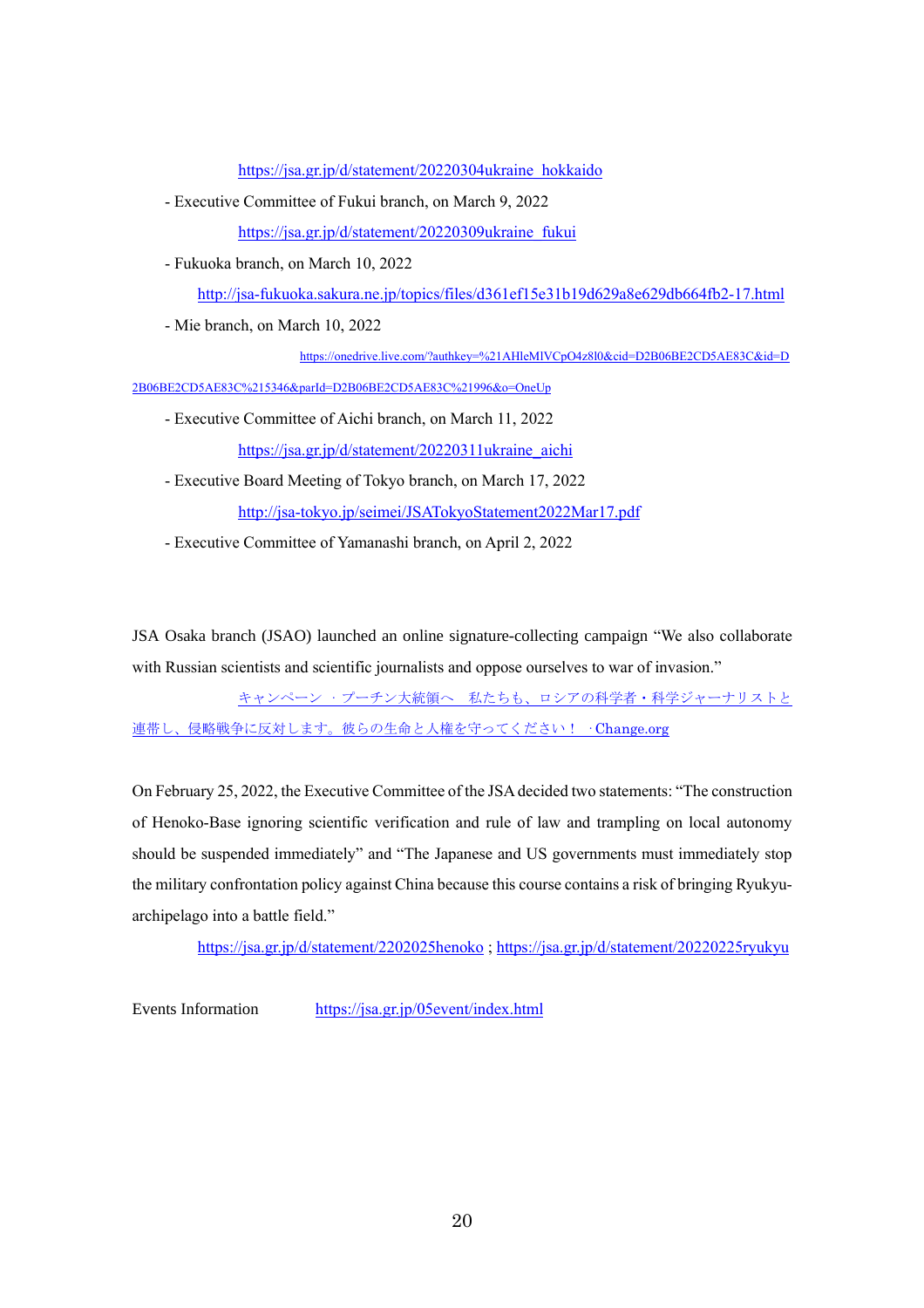# *Gallery*

# **SOLIDARITY WITH UKRAINIAN PEOPLE!**



The Tokyo Metropolitan Government Office On the Shopping Street (illuminated in Ukrainian color)







Demonstrations in Fukui city,

- (left) On March 5, after the 11th anniversary event of Fukushima NPP-accident, participants took to the street to appeal "No War!"
- (right) On April 19, a standing action in front of Fukui station with a blue-yellow banner "Peace for Ukraine," photo by Fujio YAMAMOTO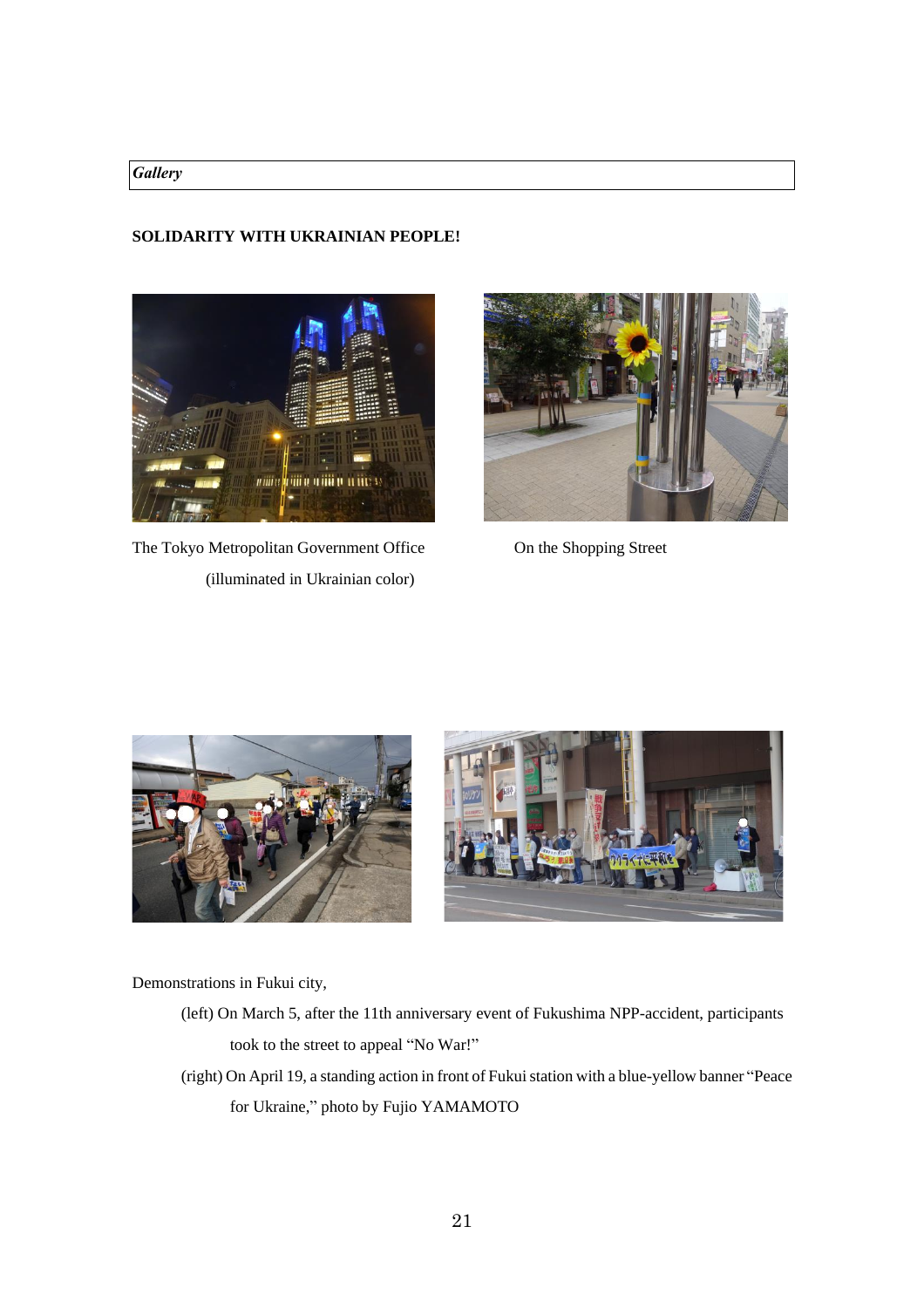



"Russia must stop invasion of Ukraine": A drawing of a woman playing bandore (by Michio WAKAMATSU) was used for an anti-war campaign in front of a station in Tokyo, reprinted from Musashino Tsuken's Newsletter, April, 2022

# **NOT ONLY IN UKRAINE: WE PROTEST AGAINST ALL KINDS OF VIOLENCES, TYRANNIES AND HUMAN RIGHTS ABUSES ALL OVER THE WORLD!**

### *What's New*

In December 2021, the JSA national executive committee adopted the "Appeal to appoint 6 candidates for the Science Council of Japan (SCJ) immediately and not to 'amend' the SCJ-Act" [\(https://jsa.gr.jp/d/scj/202112appeal\)](https://jsa.gr.jp/d/scj/202112appeal). We would like to ask for your cooperation in our signaturecollecting campaign.

# *About Us*

"In order to harness and develop science for human beings, it is necessary for scientists especially to conscience their social responsibility, synthetically develop every field of science, and work the society to peacefully use the fruits. **The Japan Scientists'Association (JSA)** was established and has